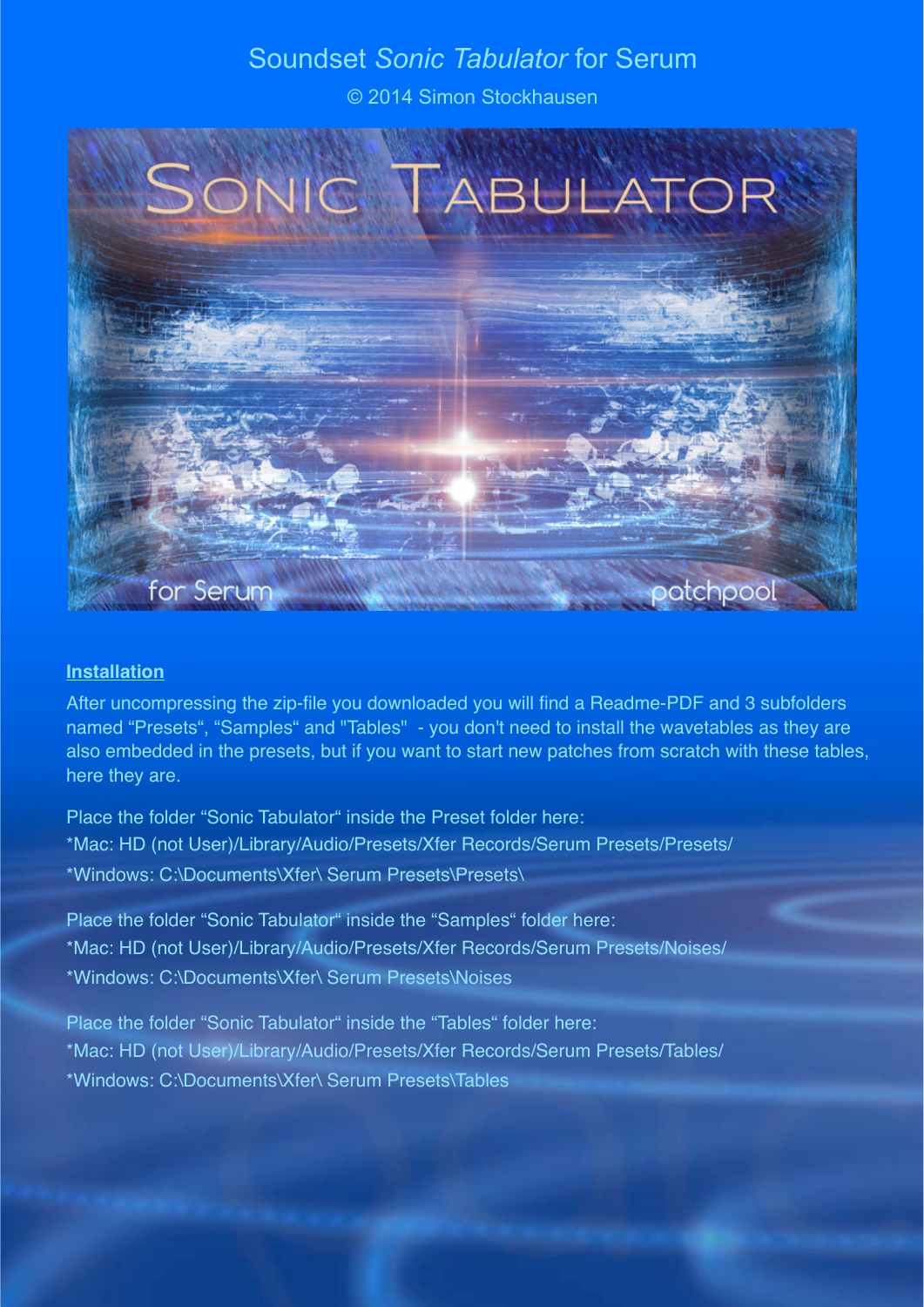| After the installation you will find the<br>presets within Serum's preset browser/<br>list: | <b>Bass</b><br>Bass (Hard)<br><b>FX</b><br>Leads<br>Misc<br>Pads<br>Plucked<br>Sea<br><b>Sonic Tabulator</b><br>Synth<br><b>User</b> | ▶<br>D | Digital Monk<br><b>Digital Pulses</b><br><b>Dirt Brass</b><br><b>Dreamtone Scanner</b><br><b>Drowned</b><br>Dual Mania Quencer<br>Duduk Pad<br><b>Edgy Dream Bells</b><br><b>Electro Scanner Fast</b><br><b>Electro Scanner Slow</b><br><b>Fibonacci Dancer</b> |
|---------------------------------------------------------------------------------------------|--------------------------------------------------------------------------------------------------------------------------------------|--------|-----------------------------------------------------------------------------------------------------------------------------------------------------------------------------------------------------------------------------------------------------------------|
|---------------------------------------------------------------------------------------------|--------------------------------------------------------------------------------------------------------------------------------------|--------|-----------------------------------------------------------------------------------------------------------------------------------------------------------------------------------------------------------------------------------------------------------------|

#### **Licence agreement and terms of usage**

This license agreement is between you (the licensee) and me (Simon Stockhausen). 1.) The licensee must not distribute or share the patches, samples and wavetables from *Sonic Tabulator*, resample them, copy or otherwise replicate the patches, wavetables and samples from this soundset in any commercial, free or otherwise product. That includes sample and audio libraries and patches for samplers and sample based synthesizers. You can of course create such derivates for your own musical work as long as these derivates are only distributed in the context of musical work or sound design.

2.) The license to the soundset *Sonic Tabulator* may not be given away or sold (NFR).

#### **Description and Content:**

Sonic Tabulator for [Serum](http://www.xferrecords.com/products/serum/) contains 100 patches covering a wide range of atmospheric sounds, warm pads, huge drones, tinkling bells, snappy plucks, expressive leads and resynthesized instruments, other worldy noises and animated sequences. Cold digitalness and darker soundworlds unite with warm, emotionally appealing sonic goodness.

All waveforms in this set are new and fresh, often created by using samples of acoustic instruments from the gigantic pool of patchpool samples as sound sources for the generation of wavetables. Depending on the amount of slots in Serum's modulation matrix, each patch has up to 4 Macros and the Modwheel assigned, many also use Aftertouch. As Serum also allows for sample playback in it's noise oscillator, a folder with wav samples (26 wavs / stereo / 44.1 Khz / 24 & 16 Bit / 226.4 MB) comprising soundscapes, drones, vocal and instrumental textures and field recordings is also included in this library.

#### **Specs:**

- 101 patches including 1 variation (107.3 MB)
- 226.4 MB of samples, 26 wavs/44.1 Khz/24 & 16 Bit/stereo
- 88 wavetables (74.8 MB)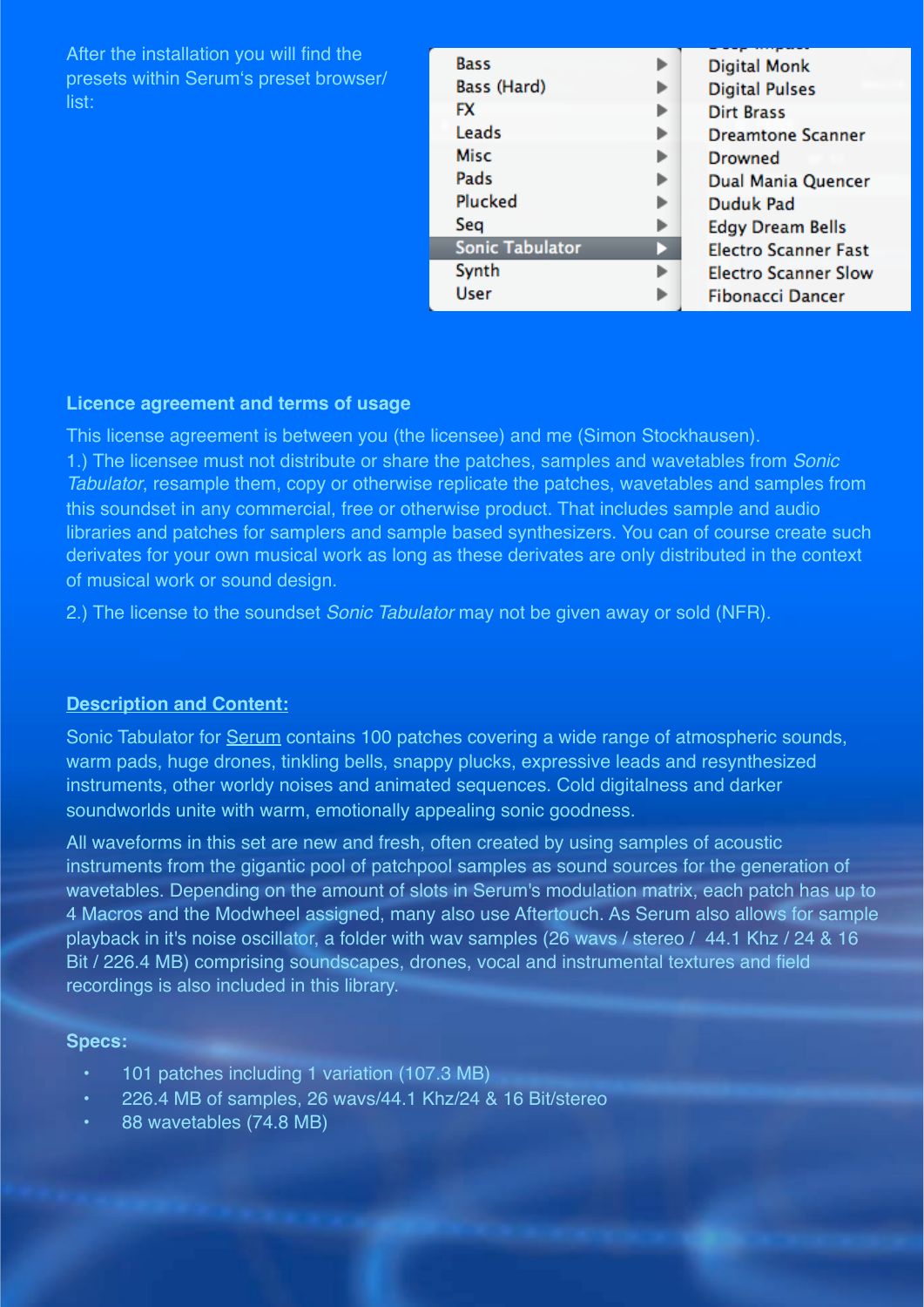### **Patch categories:**

- Bells & Plucks (4)
- Synths & Basses (7)
- Leads & Vox (8)
- $\cdot$  Pads (13)
- Soundscapes & Drones (34 + 1 variation)
- Sequencer (18)
- Brass (3)
- Strings (8)
- Drums / Percussion (2)
- Sound FX (3)

## **Patchlist**

In the remarks about the patch setup and available controls I only mentioned the most significant facts. "MW" means Modwheel, "AT" means Aftertouch, "PW" means Pitchwheel, "VEL" means velocity, "WT" means wavetable. "Filterworx" refers to several filter parameters being affected simultaneously (e.g. cutoff, mix, resonance, morph, modulation, etc). The Macros are abbreviated with "M1 - M4".

If your Midi keyboard does not support Aftertouch, you can automate "C-Press" in your DAW. If a certain patch is too CPU-heavy for your computer system, increase the sample buffer in your DAW, reduce the polyphony and/or release time in the amplitude envelope, or reduce the amount of unison voices while tracking, then before rendering offline switch back to the original settings. All patches are set to 2x oversampling in the global patch settings, reduce this to 1x to save some CPU if needed.

Sonic Tabulator was programmed on version 1.0 and 1.01 which supplied 16 slots in the modulation matrix, in some patches this forced me to reduce the available Macros to less than 4 or skip the assingment of the Modwheel. To play the presets from this soundset you need to have Serum version 1.01 or higher installed on your system.

| <b>Name</b>            | <b>Category</b>              | <b>Description / Controls</b>                                                                                                                                                                                                                                                                                                                           |
|------------------------|------------------------------|---------------------------------------------------------------------------------------------------------------------------------------------------------------------------------------------------------------------------------------------------------------------------------------------------------------------------------------------------------|
| Abyssal                | Soundscape /<br><b>SciFi</b> | Static waveforms in A+B imported from a bell and china<br>cymbal tuned very low so the cycle loops become<br>audible, note scaling via NOTE-modulation (not<br>chromatic)<br>MW reduces Detune in both oscillators<br>M1 introduces tunes comb filtering<br>M2 introduces pitch chaos<br>M3 add Wap modulation in A<br>M4 adds distortion FX            |
| <b>Alien Chimetree</b> | Sound FX /<br>Percussion     | Resynthesized chimetree texture in A, resynthesized<br>vibraphone in B (not audible, only used as an AM<br>modulator for A -> Macro 2), chimetree sample in the<br>Noise-oscillator, note scaling via NOTE-modulation (not<br>chromatic), use PB for more pitch modulation<br>WT modulation in A via LFO1, MW introduces pitch<br>modulation via Chaos1 |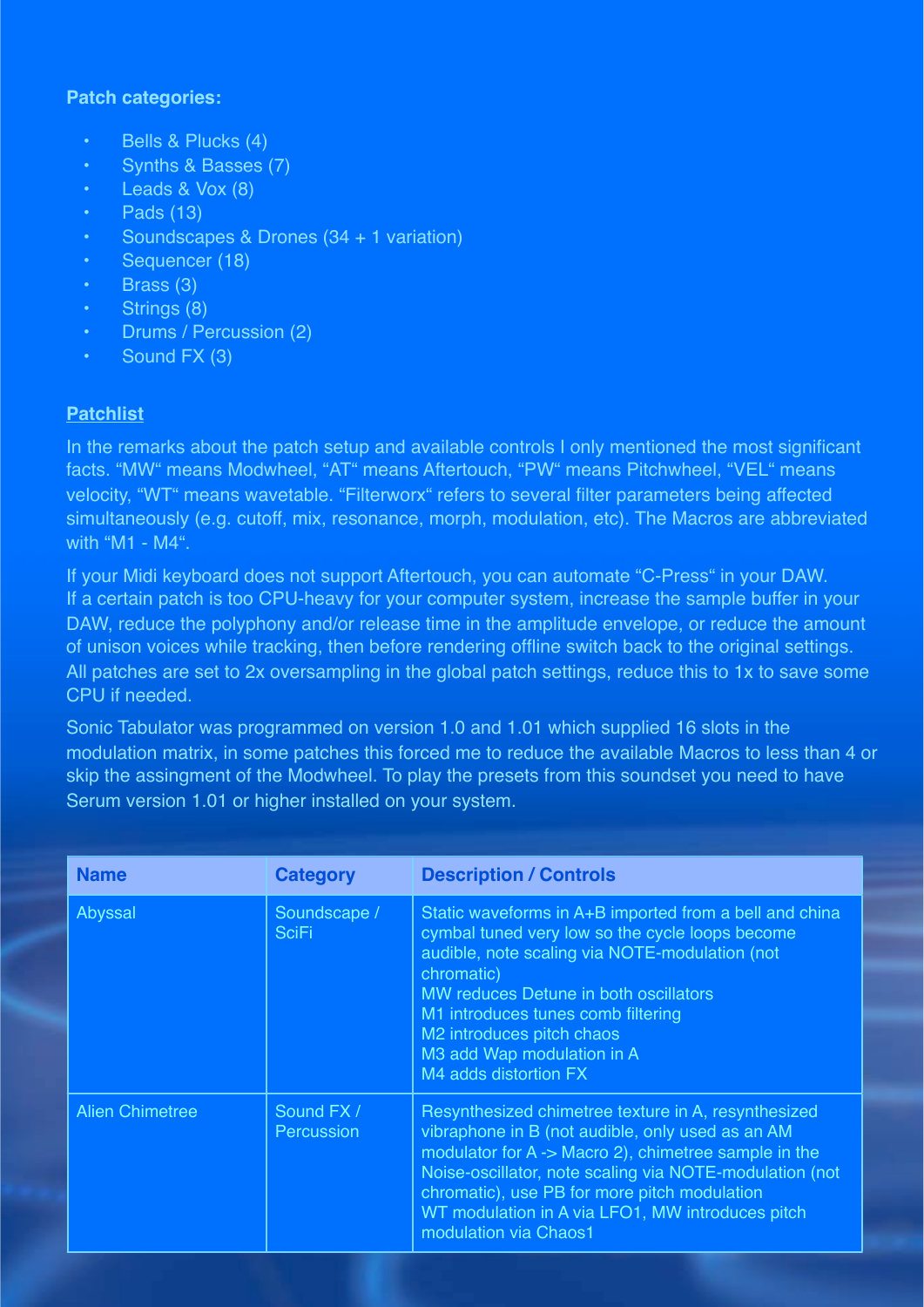| <b>Name</b>              | <b>Category</b>      | <b>Description / Controls</b>                                                                                                                                                                                                                                                                                                                                                                                               |
|--------------------------|----------------------|-----------------------------------------------------------------------------------------------------------------------------------------------------------------------------------------------------------------------------------------------------------------------------------------------------------------------------------------------------------------------------------------------------------------------------|
| <b>Autumn Pad</b>        | Pad                  | MW introduces pitch modulation in both oscillators<br>filter cutoff is set to keytracking, control filter balance with<br>M1, introduces temposynced filter modulation with M2                                                                                                                                                                                                                                              |
| <b>Big Descender</b>     | Synth / Pad          | Temposynced LFO 1 (set to envelope) modulates<br>detune, WT position and volume in A<br>Temposynced LFO 2 (set to envelope) modulates<br>detune, pitch and volume in B, synced LFO 3 modulates<br>WT position in B, LFO 4 comes in with a 2 bar delay and<br>modulates filter cutoff and WT position in A<br>MW introduces FM in A, control filter mix with M1, add<br>phasing and delay FX with M2+3                       |
| <b>Big Phase Monster</b> | <b>Drone</b>         | MW introduces phase modulation in A and drive/cutoff-<br>modulation in the FX distortion module (only audible with<br>M3 engaged)<br>Introduce LP filter modulation in filter 2 (FX section) via<br>LFO 4 with M1, increase detune with M2                                                                                                                                                                                  |
| <b>Big Table Morpher</b> | <b>Drone</b>         | Wavetable made from 15 single cycles produced with<br>various hard- and softsynths, oscillator runs in 16 voice<br>unsion mode with many waveforms playing at once due<br>to the WT offset in the global settings<br>MW introduces phase/volume modulation via LFO 3<br>M2 introduces temposynced warp-modulation via LFO 4<br>M3 lets you choose different temposycned filter<br>modulation speeds, M4 sets filter balance |
| <b>Body Scanner</b>      | <b>Drone</b>         | Temposynced LFO 1 scans through the wavetable<br>(resynthesized electric guitar), LFO2 modulates pan<br>position in the Sub-osc, LFO 3 modulates filter FREQ<br>MW increases detune. M1 controls filter mix, M2<br>increases filter drive, M3/4 control amount of delay/<br>phaser FX                                                                                                                                       |
| <b>Bone Drone</b>        | <b>Drone</b>         | Resynthesized wahwah trombone in A, trombone sustain<br>in $B$ – LFO 1 -> WT modulation in A, Env 2 -> WT<br>modulation in B with sustain level also modulated by<br>LFO 1, temposynced LFO 2 modulates detune in A and<br>filter mix via MW - M1 controls LP cutoff in filter 2 (FX<br>section), M3 introduces FM modulation in A and pitch<br>modulation in B via LFO 4. M2/4 control amount of<br>chorus/delay FX        |
| <b>Bono's Lead</b>       | Lead                 | Programmed on a day where it was clear that we would<br>lose our last cat, his name was Bono<br>Monophonic, old school lead, morph between the 2<br>waveforms with MW, add vibrato with AT, add more beef<br>to the french filter with M1                                                                                                                                                                                   |
| <b>Bowl Bells</b>        | <b>Bells / Pluck</b> | Resynthesized singing bowl hits, Env 2/3 modulate<br>wavetable position, velocity modulates warp and filter<br>FREQ, filter cutoff is set to key tracking<br>MW introduces FM in A (with the Sub as modulator)<br>M3 controls mix of the reverb filter in the FX section                                                                                                                                                    |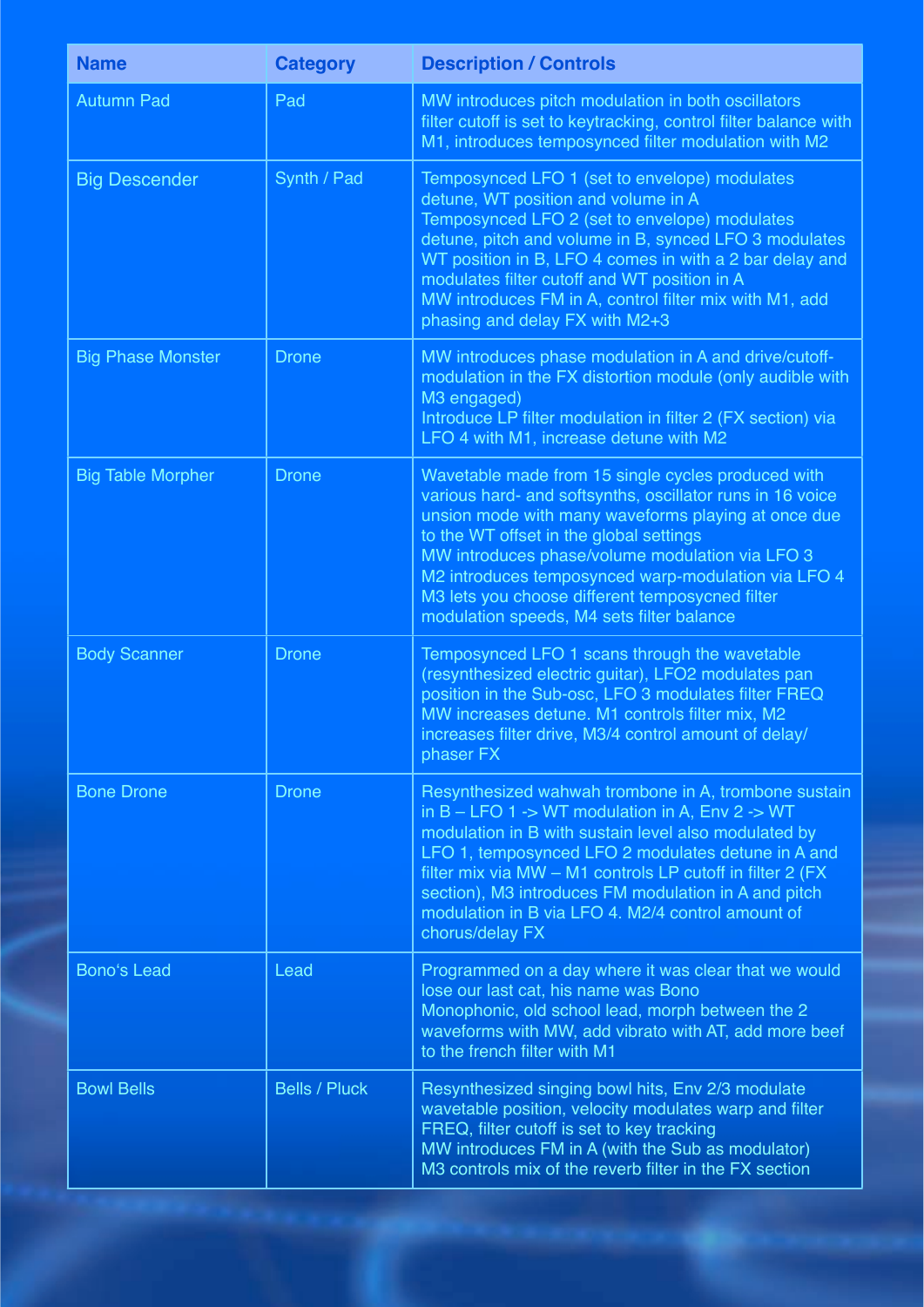| <b>Name</b>                | <b>Category</b>         | <b>Description / Controls</b>                                                                                                                                                                                                                                                                                                                                                                   |
|----------------------------|-------------------------|-------------------------------------------------------------------------------------------------------------------------------------------------------------------------------------------------------------------------------------------------------------------------------------------------------------------------------------------------------------------------------------------------|
| <b>Brass Stabs</b>         | <b>Brass / Stab</b>     | Resynthesized trombone in both oscillators, VEL<br>modulates filter mix, AT decreases filter cutoff, MW<br>introduces pitch modulation in B, M2 controls volume of<br>B which is tuned up 7 semitones, M3 controls volume of<br>the Sub-osc, M2 controls release time                                                                                                                           |
| <b>Breathy Sax Pad</b>     | Pad                     | Resynthesized alto and soprano sax, WT modulation in<br>both oscillators via LFO 1<br>filter cutoff is set to key tracking, MW introduces sycned<br>modulation of filter cutoff and pitch in A, M1 sets filter<br>balance, M4 increases filter resonance, M2/3 control<br>amount of phaser/chorus FX                                                                                            |
| <b>Bright Descender</b>    | Synth / Pad             | A wavetable created in Serum's editor, WT modulation<br>via Env 2 and LFO 4 - MW introduces synced filter<br>stereo modulation (LFO 2), add temposynced pitch<br>modulation via LFO 3 using M4 (scaled in semitones),<br>+/- 1 octave when fully engaged                                                                                                                                        |
| <b>Cello Pad</b>           | Strings / Pad           | Reynthesized cello in A, B is tuned up 7 semitones when<br>M2 is not engaged, tune it up to an octave (scaled in<br>semitones) with M2, add vibrato with MW                                                                                                                                                                                                                                     |
| <b>Celtic Harp Plucker</b> | <b>Pluck / Strings</b>  | Resynthesized celtic harp plucks, two different samples<br>with different root notes were used to generate the<br>wavetables in A/B, Env 2 modulates wavetable position<br>via velocity - MW shifts pitch in B up to an octave when<br>fully engaged (scaled in semitones)                                                                                                                      |
| <b>China Synth</b>         | Synth                   | Resynthesized viola flageolet in A, resynthesized bell<br>strike in B tuned up 5 semitones<br>MW adds a "thump" to the sound (env attack time),<br>increases filter resonance and adds some FM in A<br>control filter mix with M1, I ran out of slots in the matrix<br>so I couldn't add more Macros to this patch                                                                              |
| <b>Chopstick Strings</b>   | <b>Strings / Guitar</b> | Resynthesized guitar string tremolo (played with<br>chopsticks), both oscillators use the same wavetable, B<br>is tuned down an octave - M3 adds temposynced<br>amplitude modulation, MW introduces warp modulation<br>in both oscs (LFO 2)                                                                                                                                                     |
| <b>Cosmic Whale</b>        | Lead / Drone            | Cosmic soundscape in the Noise-osc meets singing/<br>moaning whale sound in Osc A/B, this sound can be<br>used for droning or slow lead playing alike<br>control the moaning speed using M3 (LFO 2 modulating<br>HP FRQ in the filter), M2 controls volume of B which has<br>temposynced LFO 3 assigned to its volume, M4 controls<br>amount of delay/phaser FX                                 |
| <b>Dark Riser</b>          | <b>Drone</b>            | Processed brass texture in the Noise-osc, resynthesized<br>brass in A, synced WT modulation via LFO 1, add<br>synced phase modulation in A and pitch modulation in<br>the Noise-osc using MW - Env 2 controls cutoff filter<br>rise, control the rise-time using M3, M1 introduces phase<br>shift in the sample resulting in pitch glitches, increase FM<br>in A with M2 resulting in "FM wind" |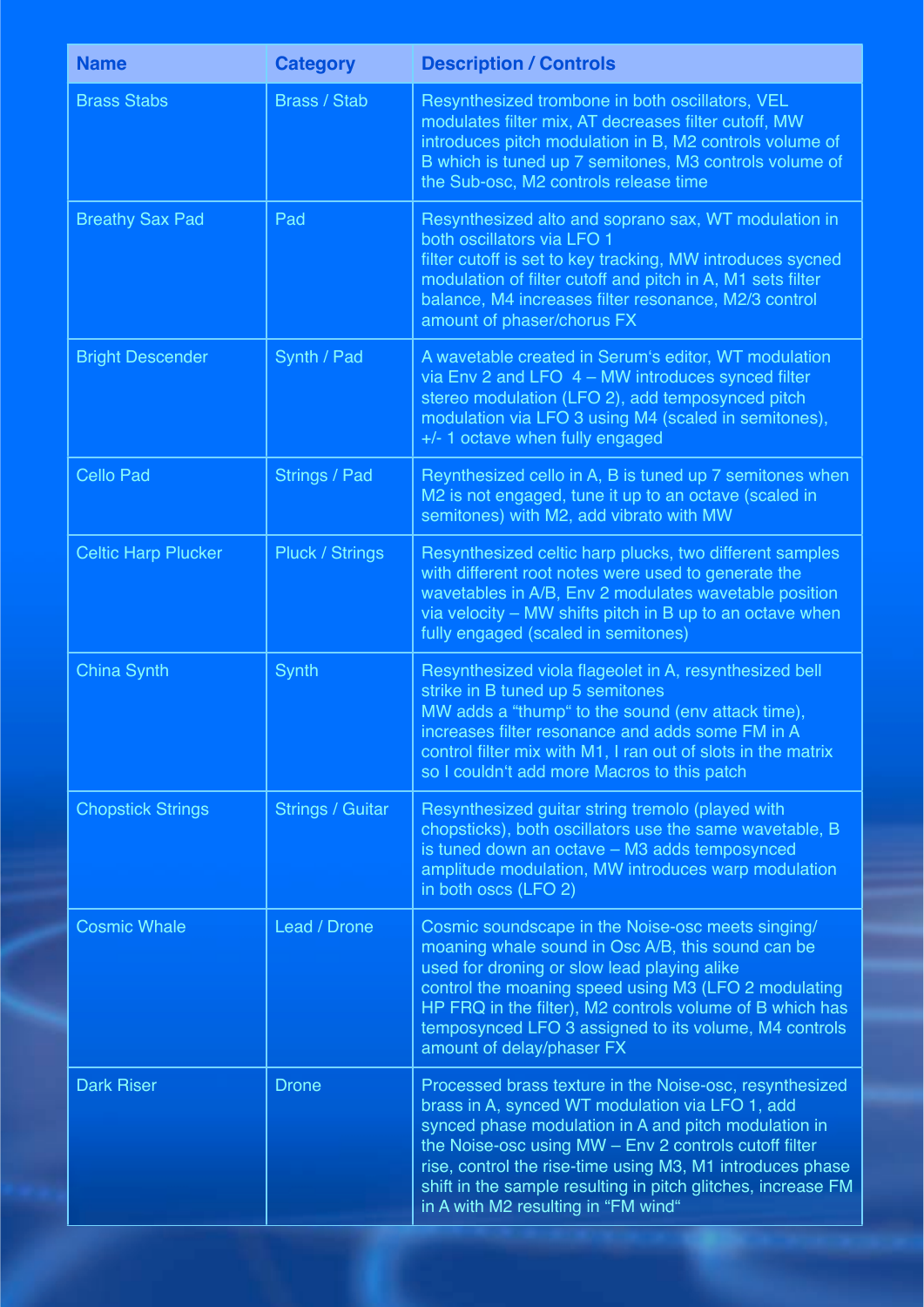| <b>Name</b>               | <b>Category</b>                              | <b>Description / Controls</b>                                                                                                                                                                                                                                                                                                                                                                                                                                                                                         |
|---------------------------|----------------------------------------------|-----------------------------------------------------------------------------------------------------------------------------------------------------------------------------------------------------------------------------------------------------------------------------------------------------------------------------------------------------------------------------------------------------------------------------------------------------------------------------------------------------------------------|
| Deep Impact               | Soundscape /<br>Sound FX /<br><b>Impacts</b> | A looped metallic impact sample recorded in a harbour is<br>playing in the Noise-osc, it's pitch modulated by a chaos<br>modulator when M1 is engaged - A uses a wavetable<br>generated from a metallic noise, WT modulation via<br>LFO 1 and Env 2, increase FM in A with MW<br>M2 introduces tuned combfiltering, so you can tonalize<br>the sound and play harmonies/melodies/chords with it<br>M4 introduces pan modulation in A via LFO 4                                                                        |
| <b>Digital Monk</b>       | Vox / Pads                                   | Wavetable created in Serum's editor in A processed by a<br>formant filter, the Sub-osc adds some bone to the sound<br>WT modulation via LFO 1 and MW<br>M1 controls the cutoff in the LP filter in the FX section                                                                                                                                                                                                                                                                                                     |
| <b>Digital Pulses</b>     | Sequencer /<br><b>Drone</b>                  | Osc a uses a wavetable derived from eight waveforms<br>created in Diversion, the WT in B uses 2 morphable<br>waveforms - plenty of synced sequencing is going on<br>everywhere<br>add synced detune modulation using MW, control filter<br>mix with M1, inverted LP cutoff in the FX filter can be<br>cotrolled with M2, add juicy distortion with M3<br>the lower you play the brighter the sound will get as<br>down there those extremely high harmonics/<br>disharmonics only become audible, unless you're a bat |
| <b>Dirt Brass</b>         | <b>Brass</b>                                 | Resynthesized euphonium in A, rather fat brass sound<br>for chord stabs, bass lines and solo playing<br>MW modulates PWM warp in A and slightly increases<br>detune, add filter resonance / beef with M1/2                                                                                                                                                                                                                                                                                                            |
| <b>Dreamtone Scanner</b>  | Soundscape                                   | Electronic texture in the Noise-osc frequency-modulates<br>wavetable created in Serum's editor, control amount of<br>FM with M1 - MW activates WT scanning via synced<br>LFO 1 (which also modulates pan in the Noise-osc and<br>filter stereo), M3 introduces syned modulation of filter<br>cutoff and pitch in A                                                                                                                                                                                                    |
| <b>Drowned</b>            | Soundscape /<br><b>Sound FX</b>              | Resynthesized xylophone hits, the same wavetable is<br>being used in both oscillators, WT modulation via LFO in<br>opposite directions, A does not follow Midi pitch<br>volume of B is assigned to MW, add warp-modulation via<br>LFO 4 in B using M2, add modulated comb-filtering<br>(filter 2/FX section) with M3                                                                                                                                                                                                  |
| <b>Dual Mania Quencer</b> | Sequencer                                    | Wavetables created from electronic drum hits (from my<br>Tremor expansions) are used in A/B, LFO 1/2 are<br>modulating WT position in both oscillators, an electronic<br>texure is playing in the Noise-osc, check the matrix to<br>see what's going on and why<br>MW introduces pitch modulation in B via LFO 1, M1<br>controls filter mix - as I ran out of slots in the matrix I<br>couldn't add more Macros to this patch                                                                                         |
| <b>Duduk Pad</b>          | Pad /<br><b>Woodwinds</b>                    | Resynthesized duduk sound, WT-modulation via LFO 1,<br>MW controls warp-postition, M1 introduces synced,<br>square-shaped pitch modulation (scaled in semitones),<br>+1 octave with M1 fully engaged, Glide is activated<br>VEL decreases envelope attack time                                                                                                                                                                                                                                                        |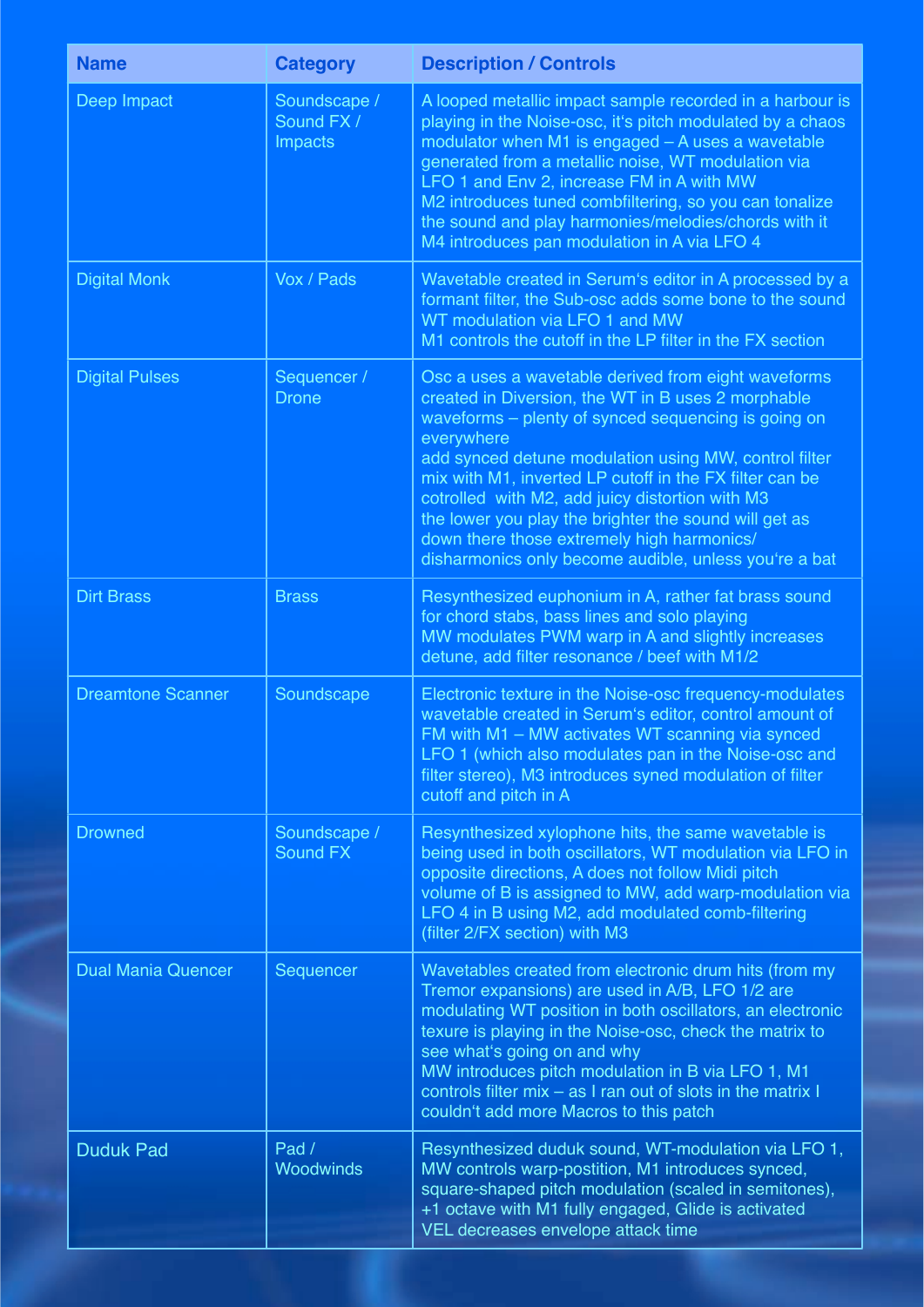| <b>Name</b>                 | <b>Category</b>              | <b>Description / Controls</b>                                                                                                                                                                                                                                                                                                                                                                                                                                                                           |
|-----------------------------|------------------------------|---------------------------------------------------------------------------------------------------------------------------------------------------------------------------------------------------------------------------------------------------------------------------------------------------------------------------------------------------------------------------------------------------------------------------------------------------------------------------------------------------------|
| <b>Edgy Dream Bells</b>     | <b>Bells / Pluck</b>         | Resynthesized bell strike, WT modulation via VEL<br>Env 2 modulates Sync-warp, it's attack time modulated<br>by VEL - MW adds vibrato, bipolar M1 controls warp<br>position, M2 controls decay time                                                                                                                                                                                                                                                                                                     |
| <b>Electro Scanner Fast</b> | Sequencer                    | A uses a wavetable generated from several single cycles<br>produced with various hard- and softsynths, WT-<br>modulation via synced LFO 1, B uses a WT generated<br>inside Serum morphing from a waveform with even<br>harmonics to another one with odd harmonis, WT-<br>modulation via synced LFO $4 - MW$ shifts pitch in B up<br>an octave when fully engaged - add ring modulation with<br>M1, add a deep Sub-osc with M4 (volume of the Sub<br>modulated by LFO 1)                                |
| <b>Electro Scanner Slow</b> | Sequencer                    | Wavetable generated from several single cycles<br>produced with various hard- and softsynths, WT-<br>modulation via LFO 1/2 - MW introduces pitch<br>modulation via Chaos2, decrease modulation speed<br>with AT, add warp-modulation via LFO 4 with M2, M1<br>controls te volume of the Sub-osc, it's volume modulated<br>by LFO 1                                                                                                                                                                     |
| <b>Fibonacci Dancer</b>     | Sequencer                    | Osc A uses a wavetable with waveforms created in<br>Serum's editor using the fibonacci series, B also uses<br>waveforms created inside Serum - WT-modulation in A<br>via LFO 1, the amount of WT-modulation in B via LFO 2<br>can be set with M1 - Env2 and LFO 3 modulate filter<br>cutoff, Env 2 modulates Sync-wap in A - LFO 2<br>modulates volume in both oscillators<br>MW shits A up an octave when fully angaged and<br>introduces AM warp in B                                                 |
| <b>Final Pad</b>            | Pad                          | WT-modulation via LFO 1, MW controls warp position<br>(thus animating the sound), AT introduces vibrato                                                                                                                                                                                                                                                                                                                                                                                                 |
| <b>Flautato Lead</b>        | Lead                         | Monophonic lead using a wavetable derived from a<br>resynthesized violin flautato tone, WT-modulation via<br>LFO 1, warp-modulation via LFO 3 - MW introduces<br>vibrato (LFO 2->volume/pitch), AT increases vibrato<br>speed (which is also slightly randomized with each new<br>note played) - Glide is activated                                                                                                                                                                                     |
| <b>Float My Boat</b>        | Soundscape /<br><b>Drone</b> | Cosmic soundscape in the Noise-osc with randomized<br>sample start position meets resynthesized french horn<br>sound played with wahwah mute, WT modulation via<br>Chaos1, warp modulation via Env 2 - MW introduces<br>pitch modulation in both oscillators via Chaos2 - the<br>Allpasses filter only processes Osc 1, there is another<br>modulated dual filter in the FX section, set it's mix level<br>with M1, M4 controls stereo offset in filter 1, automate it<br>for stereo and glitch effects |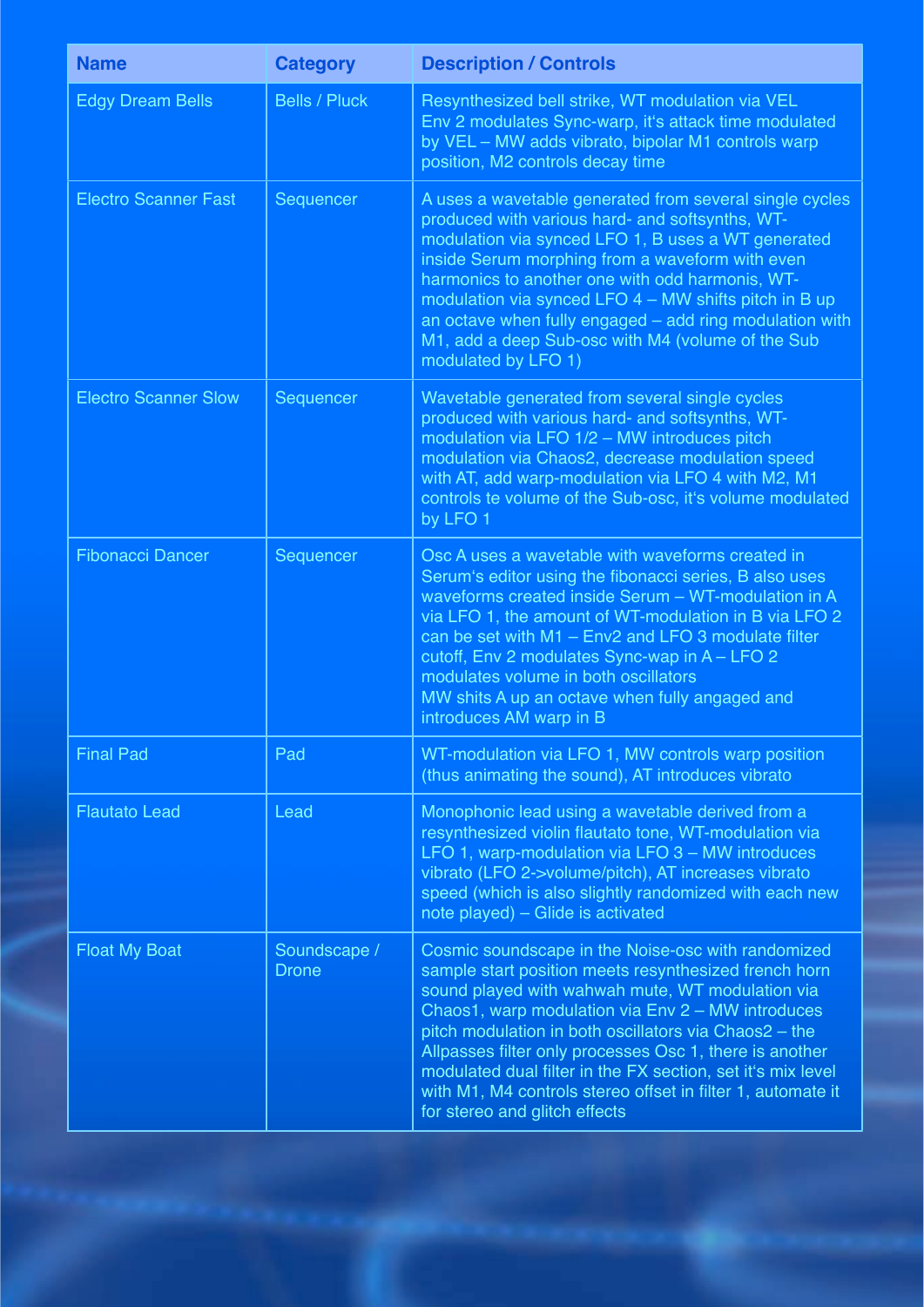| <b>Name</b>               | <b>Category</b>               | <b>Description / Controls</b>                                                                                                                                                                                                                                                                                                                                                                                                                                                                                                                                                                                         |
|---------------------------|-------------------------------|-----------------------------------------------------------------------------------------------------------------------------------------------------------------------------------------------------------------------------------------------------------------------------------------------------------------------------------------------------------------------------------------------------------------------------------------------------------------------------------------------------------------------------------------------------------------------------------------------------------------------|
| <b>Flute Lead</b>         | Lead                          | Monophonic lead using a wavetable derived from a<br>resynthesized alto flute, both oscillators use the same<br>WT, WT-modulation in A via LFO 1 and MW, in B WT<br>position is slightly randomized with each new note<br>played, MW also adds FM in B, tune up B 1 or 2 octaves<br>with M3 - AT adds vibrato, M1 introduces Diode-<br>distortion                                                                                                                                                                                                                                                                      |
| <b>Flutter Stranger</b>   | <b>Sound FX</b>               | A very deep flutter sound performed on a sousaphone is<br>playing in the Noise-osc, the sousa FMs the oscillator,<br>increase FM with MW, shift WT-position using AT<br>M3 introduces pan randomization in A via Chaos2, the<br>speed of Chaos 2 is randomized by Chaos1<br>M1 introduces pitch modulation in A via LFO 1, LFO<br>speed is very fast with M2 dialed to the left resulting in<br>ring-modulation like effects, control filter cutoff with M4,<br>only A is routed to the filter, M4 also increases drive in<br>the reverb filter (FX section) so the sousaphone<br>becomes more prominent with M4 down |
| <b>Fragile Pad</b>        | Pad                           | WT-modulation via Chaos1, the vibrato (LFO 1) comes<br>and goes (via LFO 2). set the Sync-warp offset in the<br>global settings using M1 (which also reduces filter<br>resonance in F1 and stereo width) - MW increases<br>detune and detune modulation speed (LFO 2)                                                                                                                                                                                                                                                                                                                                                 |
| <b>Fretless Bass</b>      | <b>Bass</b>                   | Wavetable derived from a resynthesized cello pizzicato<br>WT-position is slightly randomized with each new note<br>played, VEL modulates/decreases attack time - Env 2<br>modulates LP filter cutoff and ASYM-warp, MW<br>introduces vibrato – M1/2 add distortion and filter drive                                                                                                                                                                                                                                                                                                                                   |
| <b>Ghostly Voices</b>     | Soundscape /<br><b>Horror</b> | Femals horror scream meets resynthesized alto sax<br>drone, MW introduces Chaos-modulation of the sample<br>phase resulting in glitch/scratch effects - WT modulation<br>via LFO 2, AT introduces pitch/combfilter modulation (via<br>Chaos2), add ring modulation with M1 (F2 in the FX<br>section), M2 introduces tuned combfiltering in F1, M3<br>increases the volume of Osc A, reduce high frequencies<br>with M4                                                                                                                                                                                                |
| <b>Glass World</b>        | Pad / Synth                   | A wavetable made by morphing three single cycles<br>extracted from metallic noises is used on both oscillators<br>LFO 1 (and a tad of VEL) modulates WT position in A/B<br>(opposite directions), MW introduces filter cutoff<br>modulation in F1 via LFO 2, AT increases filter<br>resonance – as I ran out of slots in the matrix, only 2<br>Macros are assigned                                                                                                                                                                                                                                                    |
| <b>Glitch Space Organ</b> | Synth                         | Wavetables created inside Serum are used in A/B, the<br>unison voices in A are spread out over 3 octaves<br>WT-modulation in A via LFO 1, in B via LFO 2<br>LFO 4 modulates detune in A, this can be reduced with<br>M1 (no modulation when M1 is hard right)<br>MW introduces synced pitch modulation in A<br>AT introduces octave-modulation in B (LFO 1)                                                                                                                                                                                                                                                           |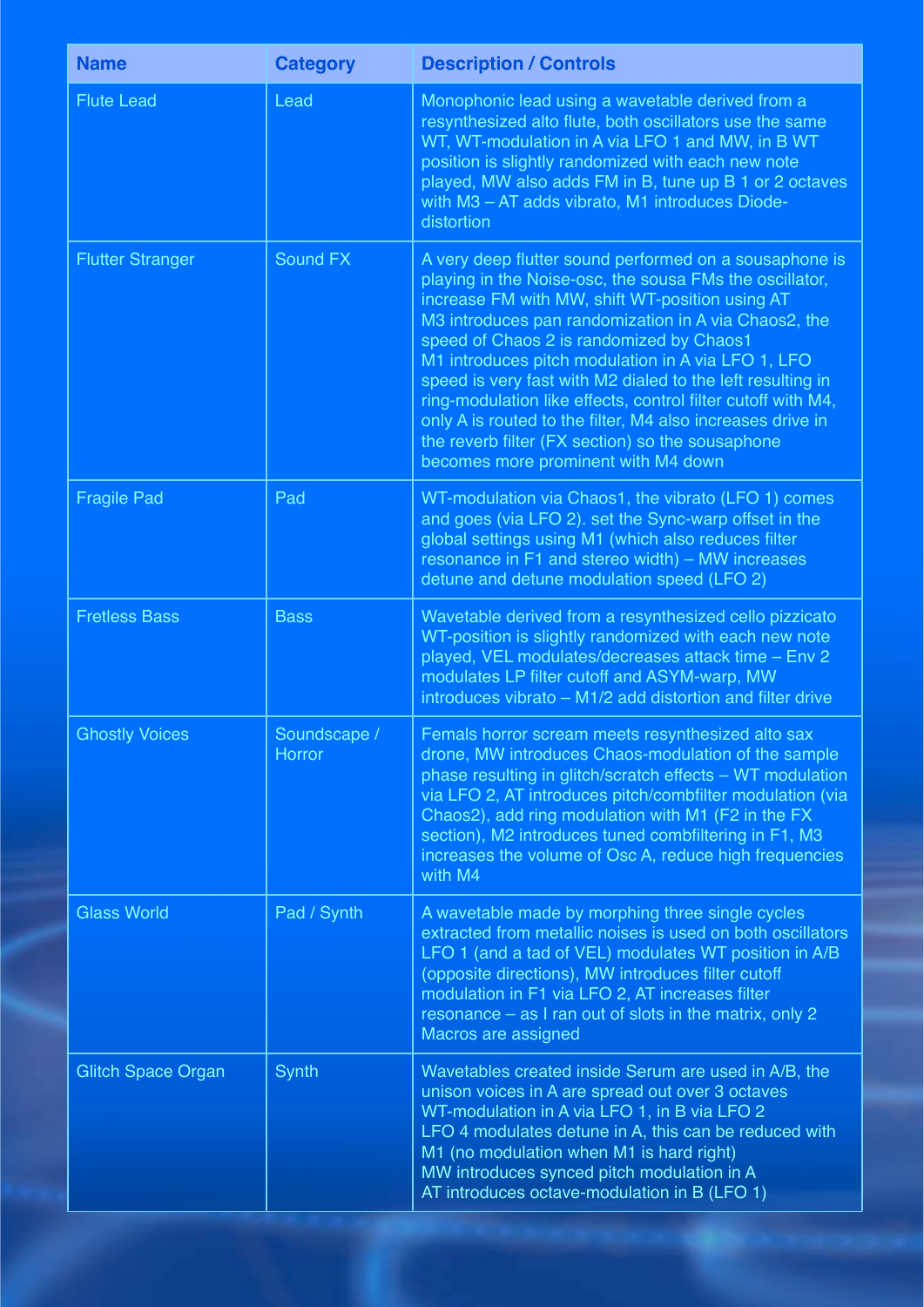| <b>Name</b>              | <b>Category</b>      | <b>Description / Controls</b>                                                                                                                                                                                                                                                                                                                                                                                                                                                                                                 |
|--------------------------|----------------------|-------------------------------------------------------------------------------------------------------------------------------------------------------------------------------------------------------------------------------------------------------------------------------------------------------------------------------------------------------------------------------------------------------------------------------------------------------------------------------------------------------------------------------|
| <b>Hades City</b>        | Soundscape           | Spacious soundscape in the Noise-osc with randomized<br>sample start position meets a wavetables created inside<br>Serum, tuned combfiltering can be added to A with M1<br>WT-modulation via LFO $1 - M2$ controls balance of the<br>distortion module in the FX section, M3 darkens the<br>sound and adds some drive                                                                                                                                                                                                         |
| <b>Harmonic Ladder</b>   | <b>Drone</b>         | A wavetables with morphing harmonics created inside<br>Serum is used in A, B uses a static waveform, the Sub-<br>osc adds some bone<br>WT-modulation in A via LFO 1, phase-modulation via<br>LFO 2, warp-modulation in B via LFO 4<br>MW increases detune in A, control volume of B with M1,<br>M2 affects several parameters in the FX filter                                                                                                                                                                                |
| <b>Harvest Drone</b>     | <b>Drone</b>         | Rich drone sound - MW increases the speed of all 4<br>involved LFOs, M1/2 introduce WT/Warp-modulation in<br>A, M3/4 introduce Detune/Warp-modulation in B                                                                                                                                                                                                                                                                                                                                                                    |
| <b>Hoags Drone</b>       | <b>Drone</b>         | A huge drone sound is playing in the Noise-osc, Osc A<br>uses a wavetable with 2 waveforms created in Serum's<br>editor, WT-modulation with MW, B is using a static<br>waveform from a WT derived from a chime sample<br>VEL introduces pitch modulation in B via Chaos1 and<br>phase modulation via Env 3 in the Noise-osc, so if you<br>want no pitch and glitch mayhem, play softly<br>M1 introduces chorus FX, chorus rate is modulated by<br>Chaos2 – I ran out of slots in the matrix, so only 2<br>Macros are assigned |
| <b>Lost Planet Drone</b> | <b>Drone</b>         | The Noise-osc uses a sample with processed gong<br>scrapes, Chaos1 and VEL modulate WT-position in A<br>LFO 1 modulates WT-position in B and Warp in A<br>M2 introduces temposynced amplitude/warp modulation<br>and increases the amount of delay FX - I ran out of slots<br>in the matrix, so only 2 Macros are assigned and MW<br>isn't assigned                                                                                                                                                                           |
| <b>Meander Cream</b>     | Drone /<br>Sequencer | Both oscillators use the same wavetable, LFO 2<br>modulates WT position (in opposite directions), MW is<br>assigned to the volume of B, Remap-warp in B is<br>modulated by LFO 3, FM in A can be added with M2                                                                                                                                                                                                                                                                                                                |
| <b>MelanCholiCa</b>      | Sequencer            | LFO 1 provides the pitch sequence modulating pitch in<br>Osc A, LFO 4 modulates volume in both oscillators, MW<br>introduces FM in B, Env 2 modulates filter cutoff, M1<br>controls the amount of dry signal passed through the<br>filter, M2 detunes $A - all$ LFOs in this patch are<br>temposyced, also try playing syncopated long notes/<br>intervals wich creates nice evolving patterns                                                                                                                                |
| <b>Mellow Vibra</b>      | Mallets / Synth      | Sampled vibraphone hit in the Noise-osc (one shot) with<br>slightly randomized sample start position meets<br>resynthesized vibraphone hit in A, WT modulation via<br>LFO 1, MW introduces amplitude vibrato (LFO 2)<br>M4 introduces FM in A transforming the sound more into<br>a synth timbre – soften the attack using M4<br><b>VEL modlates filter cutoff</b>                                                                                                                                                            |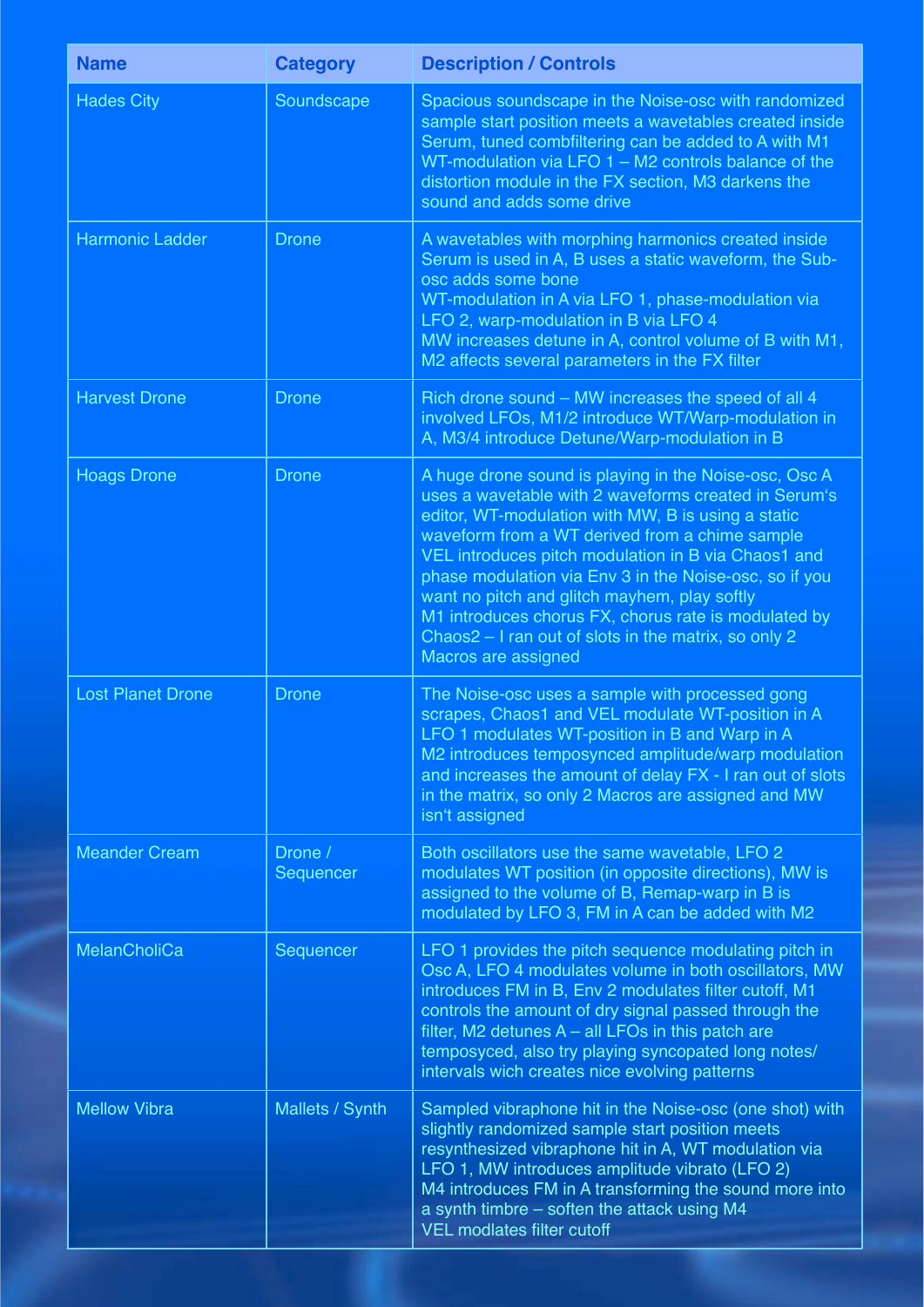| <b>Name</b>              | <b>Category</b>              | <b>Description / Controls</b>                                                                                                                                                                                                                                                                                                                                                                                                                                                                                                                 |
|--------------------------|------------------------------|-----------------------------------------------------------------------------------------------------------------------------------------------------------------------------------------------------------------------------------------------------------------------------------------------------------------------------------------------------------------------------------------------------------------------------------------------------------------------------------------------------------------------------------------------|
| <b>Metallic Droner</b>   | <b>Drone</b>                 | A noise sample from the factory library combined with a<br>"metallic" WT consiting of 5 waveforms in A which has a<br>broad offset for WT position (so all waveforms play at the<br>same time) and warp in the global settings<br>warp-modulation via LFO $1 -$ both oscillators pass<br>though the tuned combfilter, MW introduces some<br>nervous filter modulation via LFO 3, it's speed is<br>modulated by LFO 4, reduce high frequencies with AT                                                                                         |
| <b>Modular Organism</b>  | Soundscape /<br><b>SciFi</b> | Drone texture in the Noise-osc meets wavetabled<br>strangeness, WT-modulation in A via Env 2 and Chaos2,<br>B (its pitch modulated by Chaos1) only functions as a<br>modulator for FM in A which can be added with MW<br>the FX filter (M2) has LFO 1 assigned to cutoff, LFO 2<br>modulates resonance and morph in F2 and flanger rate<br>try all ranges please                                                                                                                                                                              |
| <b>Monster Groove</b>    | Sequencer                    | Female jibberish in the Noise-osc, WT derived from<br>resynthesized overtone singing in A, everythig is syned<br>and pulsating, visit the matrix for more info. Add more<br>glitch with MW, AT increases detune in A<br><b>Beware of Macro 2!</b>                                                                                                                                                                                                                                                                                             |
| <b>Morph Vox</b>         | Vox / Pads                   | Two wavetables derived from resynthesized male singing<br>are playing in A and B, LFO 1 modulates WT-position in<br>both oscillators, the WT in A is also slightly randoized<br>with each new note played - AT adds vibrato, MW toally<br>morphs the sound into something more strange by<br>introducing FM in A/B (Sub-osc as modulator) and<br>increasing detune in A - Macros 1-3 -> Filterworx, M4<br>controls amount of chorus FX                                                                                                        |
| <b>MorseQuencer</b>      | Sequencer                    | A metasynthed Thaigong texture is playing in the Noise-<br>osc it's pitch modulated by LFO 2, it's volume modulated<br>by LFO 3, phase-modulation via Chaos1, overall volume<br>controllable with M3<br>the wavetable position in A is modulated via LFO 1/2,<br>percussive combfilter modulation via LFO 3 for cutoff,<br>modulation amount is controllable with M1, M2 controls<br>amount of HP FRQ modulation via LFO 1/2 resulting in<br>more filter glitch - MW controls amount of warp-<br>modulation via LFO 4 - try all ranges please |
| <b>Motorway Bass</b>     | Sequencer                    | A wavetable generated with resynthesized psaltery<br>waveforms is used in A/B, opposite WT- and warp-<br>modulation via LFO 1/2, amount of warp-modulation can<br>be controlled with M4 - MW increases detune in both<br>oscillators - amount of HP filter cutoff modulation via<br>LFO 3 can be controlled with $M2$ – use this patch for<br>basses and chord sequences alike                                                                                                                                                                |
| <b>Nervous Drone Bee</b> | <b>Drone</b>                 | My first Serum patch was this one - Chaos1 modulates<br>WT-position, MW is assigned to Sync-warp-position and<br>also increases detune, M3 introduces rhythmical<br>animation of various parameters via LFO 3                                                                                                                                                                                                                                                                                                                                 |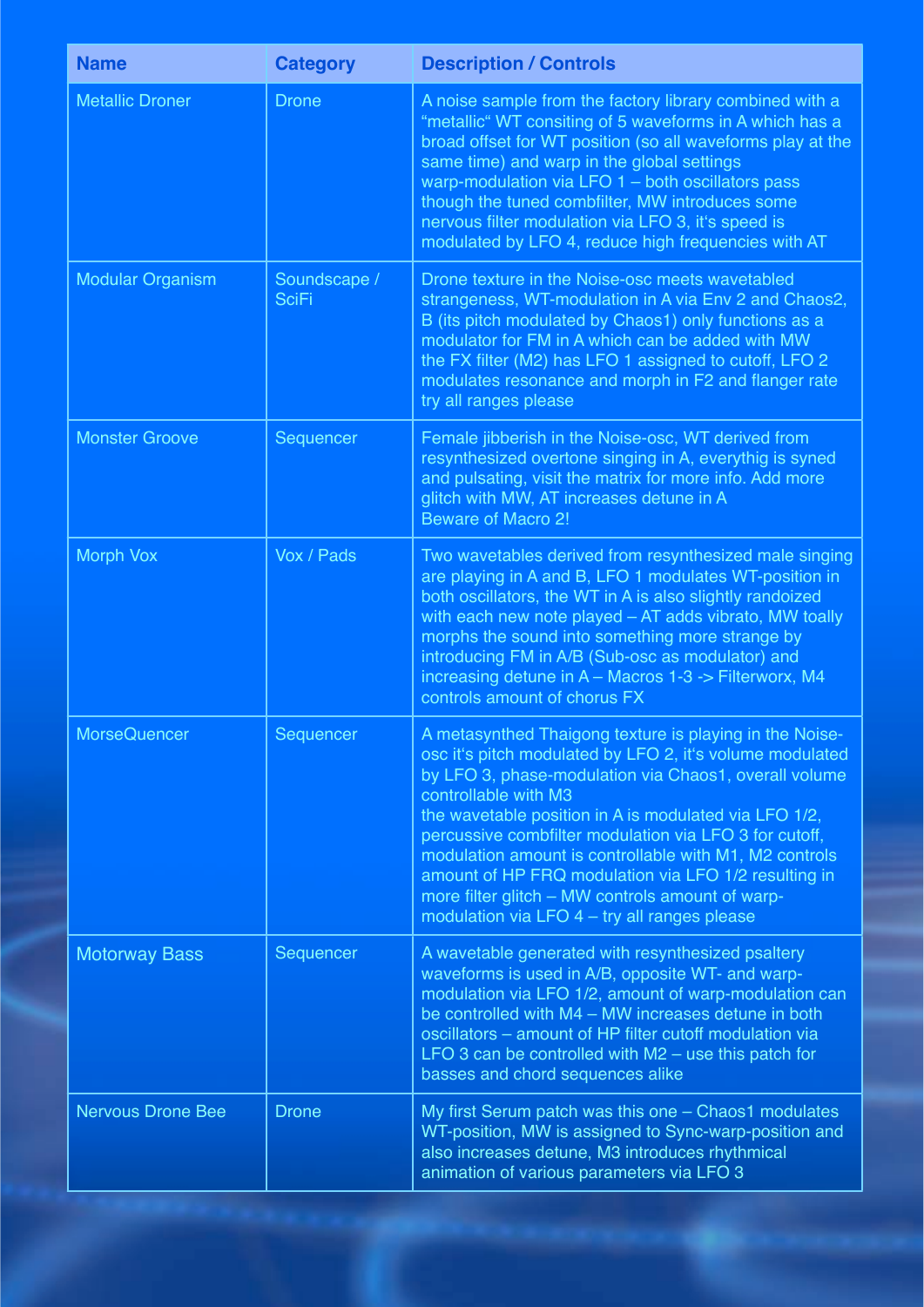| <b>Name</b>                   | <b>Category</b>           | <b>Description / Controls</b>                                                                                                                                                                                                                                                                                                                                                                                                                                                                                     |
|-------------------------------|---------------------------|-------------------------------------------------------------------------------------------------------------------------------------------------------------------------------------------------------------------------------------------------------------------------------------------------------------------------------------------------------------------------------------------------------------------------------------------------------------------------------------------------------------------|
| New Age Sax Arp               | Soundscape /<br>Woodwinds | A soprano sax arpeggio I played in a nearby church is<br>used in the Noise-osc, Osc A uses a wavetable created<br>inside Serum, WT-modulation in A via LFO 1 (which also<br>modulates the Notchfilter-frequency in the dual filter),<br>LFO 2 modulates the speed of LFO 1<br>pitch modulation in A is generated by LFO 3, LFO 4<br>modulates vibrato amount - MW introduces FM in A, M2<br>controls the mix level of the reverb filter in the FX section                                                         |
| <b>Noise Scape</b>            | Soundscape /<br>Pad       | A cosmic noisy soundscape in the Noise-Osc meets a<br>resynthesized and wavetabled snippet imported from<br>another electronic texture - synced WT- and cutoff-<br>modulation via LFO 2, modulation depth controlled by<br>LFO $3 - M1$ is assigned to filter morph, dial it to the right<br>to hear more high frequencies, the inverted MW is<br>assigned to filter $mix - add$ filter modulation (LFO 4)<br>using AT, LFO 4 also modulates Hyper Detune in the FX<br>section, only audible when M2 is dialed in |
| <b>Odd Even Drone</b>         | <b>Drone</b>              | Osc A uses a WT generated inside Serum morphing from<br>a waveform with even harmonics to another one with odd<br>harmonis, WT-modulation via LFO 1 and Chaos1<br>B - tuned down an octave - uses an inverted version of<br>that table, WT-modulation here via LFO $2 - MW$ is<br>assigned to warp position in B and increases detune in<br>both oscillators                                                                                                                                                      |
| <b>One Finger Chord</b>       | Pad / Drone               | A four voice chord (minor or major7 depending on the<br>position of Macro 2) using all four available oscillators<br>The Sub-osc provides the root note, the highest note is<br>played by the Noise-osc which uses a pad tone<br>programmed ony my hardware Z1-synth<br>As I ran out of slots in the matrix I couldn't assign MW<br>and the other two Macros                                                                                                                                                      |
| <b>Orbit Scanner Straight</b> | Drone /<br>Sequencer      | Wavetable created in Serum's editor, WT modulation via<br>LFO $1 - MW$ rhythmically animates the sound (LFO $4 \rightarrow$<br>volume) - M1 introduces warp-modulation and<br>modulation of filter resonance via LFO 1, synced LFO 3<br>modulates filter morph - AT modulates Uni Blend and<br>introduces phase modulation via LFO 4                                                                                                                                                                              |
| <b>Orbit Scanner Triplets</b> | Drone /<br>Sequencer      | Same patch as above but with triplet-based synced<br>animation and a sharper LFO curve in LFO 4                                                                                                                                                                                                                                                                                                                                                                                                                   |
| <b>Orchestral Strings</b>     | Strings / Pad             | Resynthesized cello portato note in unison stack-mode<br>with a broad offset for the wavetable positions in the<br>global settings - WT-modulation via LFO 1, the overall<br>WT position can be changed with M3 (the sound gets<br>less bright and softer towards the end of the table)<br>use AT for subtle detune effects - M2 introduces warp-<br>modulation via LFO 2, MW adds vibrato (pitch and<br>amplitude)                                                                                               |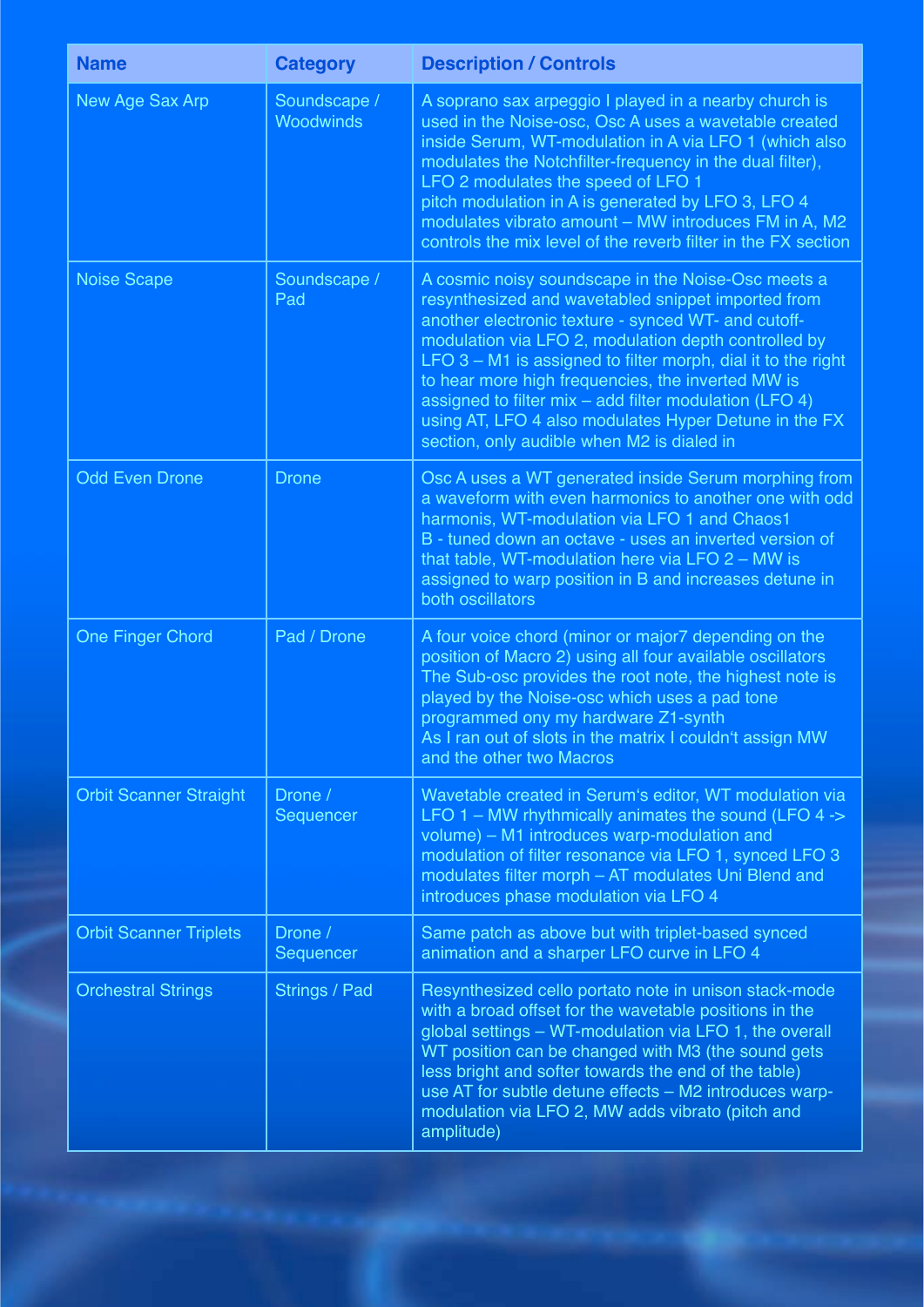| <b>Name</b>           | <b>Category</b>                | <b>Description / Controls</b>                                                                                                                                                                                                                                                                                                                                                                                                                                                                                                                |
|-----------------------|--------------------------------|----------------------------------------------------------------------------------------------------------------------------------------------------------------------------------------------------------------------------------------------------------------------------------------------------------------------------------------------------------------------------------------------------------------------------------------------------------------------------------------------------------------------------------------------|
| <b>Oud Pad A</b>      | Pad                            | Two different resynthsized oud plucks were used to<br>create the tables in A/B, WT-modulation in A via LFO 1,<br>B is set to 15 unison voices, there is a broad offset for<br>the WT position in the global settings, so many<br>waveforms play simultaneously, the volume of B is<br>assigned to MW, warp-modulation in B via LFO 2<br>AT introduces vibrato via LFO 3 which also slightly<br>modulates AT position in $B - M3$ controls the balance of<br>the Phase-filter in the FX section, it's cutoff modulated by<br>LFO <sub>4</sub> |
| <b>Oud Pad B</b>      | Pad                            | Another resynthesized oud pluck was used to generate<br>the wavetable used in Osc A, WT-modulation via LFO 1,<br>M1 shifts WT position to the end of the table resulting in<br>a darker timbre – MW introduces cutoff modulation of the<br>tuned combfilter and amplitude modulation (both via LFO<br>3), increase modulation speed with $AT - M2$ shifts cutoff<br>in the HP filter in the FX section and adds filter drive                                                                                                                 |
| <b>Oud Stabs</b>      | Bass / Synth /<br><b>Stabs</b> | Wavetable derived from a resynthesized oud bass note<br>(low C1), Env 2 scans through the table, VEL is assigned<br>to LP filter cutoff, MW modulates Sync-warp-position                                                                                                                                                                                                                                                                                                                                                                     |
| <b>Overtone Duet</b>  | <b>Vox</b>                     | Two different samples with male overtone singing were<br>imported into Serum to create the wavetables in A/B<br>WT-modulation in A via LFO 1, in B via LFO 2<br>AT adds vibrato, MW introduces FM in A, Env 2<br>modulates filter cutoff, M1 affects several parameters in<br>the filter                                                                                                                                                                                                                                                     |
| <b>Overtone Serum</b> | Sequencer                      | Two wavetables with progressions of harmonics created<br>inside Serum are used in A/B. synced LFO 1 scans<br>through the WT in A, synced LFO 2 scans through the<br>WT in B - LFO 4 adds temposynced amplitude<br>modulation, LFO 3 modulates FM amount in B, MW<br>controls PWM-warp-position in A                                                                                                                                                                                                                                          |
| <b>Psaltery Duet</b>  | <b>Strings / Psaltery</b>      | Two different resynthesized psaltery plucks in A/B, WT-<br>modulation in A via Env 2 and LFO 1, WT-modulation in<br>B via LFO 2, Env 3 controls volume of B - MW<br>introduces pitch modulation and FM in A and a tad of<br>cutoff modulation in the filter, both cutoff frequencies in<br>the dual filter (LP and Peak) are set to key tracking<br>M2 dialed to the left darkens and the sound and<br>introduces Notch-filter modulation in the dual filter in the<br><b>FX</b> section                                                     |
| <b>Pulsations</b>     | Drone / Synth                  | The wavetable used in A was created inside Serum<br>WT-modulation via synced LFO 1, MW introduces<br>phase-modulation via LFO 1 - retiggered and synced<br>LFO 2 modulates filter cutoff, synced LFO 3 modulates<br>filter morph/drive. set filter mix with M1, increase filter<br>resonance with M2, set filter stereo offset with M3,<br>reduce high frequencies with M4 (EQ in the FX section)                                                                                                                                            |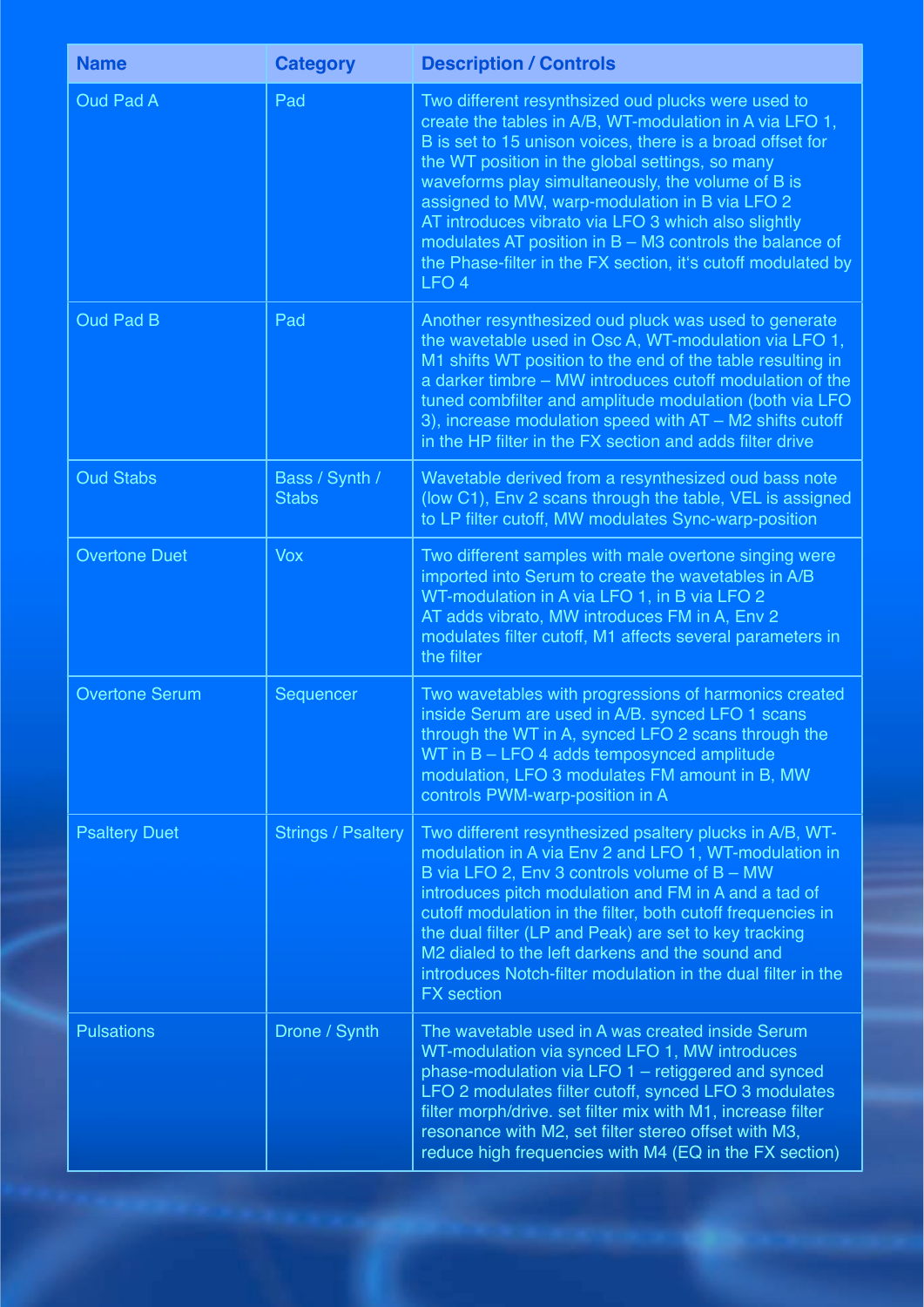| <b>Name</b>                  | <b>Category</b>                 | <b>Description / Controls</b>                                                                                                                                                                                                                                                                                                                                                                                                                                                       |
|------------------------------|---------------------------------|-------------------------------------------------------------------------------------------------------------------------------------------------------------------------------------------------------------------------------------------------------------------------------------------------------------------------------------------------------------------------------------------------------------------------------------------------------------------------------------|
| <b>Pulse Pad</b>             | Pad                             | Synced LFO 1 modulates WT position in A, set<br>modulation speed with M3 - the Sub-osc adds some<br>bone to the sound, the Noise-osc adds some air<br>Env 2 modulates filter cutoff, MW increases filter<br>resonance and drive - LFO 3 is responsible for the<br>vibrato, vibrato amount is controlled by Env 3<br>M2 affects the Morph-parameter in the FX multi-filter                                                                                                           |
| <b>Pusher DronePad</b>       | Drone / Pad /<br>Sequencer      | Osc A uses a wavetable generated from several single<br>cycles created in Metasynth, WT-modulation via LFO 1<br>Osc B uses a static waveform - MW introduces synced<br>warp-modulation in A and pan/volume modulation in B<br>synced LFO 4 modulates filter cutoff creating those nice<br>filter melodies, LFO 3 modulates Notchfilter-cutoff in the<br>dual filter - darken/fatten the sound with M2 (FX filter)                                                                   |
| <b>Rattle Guitar Plucker</b> | <b>Strings / Guitar</b>         | Resynthesized loud guitar pluck with rattling string<br>noises, WT-modulation via Env 2, sustain level of Env 2<br>is modulated by LFO 1 with MW engaged so that the<br>sound remains animated once the envelope has done it's<br>duty – detune modulation via LFO 1, M3 introduces the<br>formant filter so the guitar begins to speak, cutoff<br>modulation via synced LFO 4, formant modulation via<br>Env 3 - M1 introduces warp-modulation (LFO 2)<br>AT adds vibrato (Chaos2) |
| <b>RM Stepper</b>            | Sequencer                       | Resynthesized bassflute wavetable in A, a weird couple-<br>table created inside Serum in B - WT modulation in A<br>and warp modulation in B via LFO 1, WT-modulation in B<br>via synced LFO 4, warp-modulation in A via synced<br>LFO 2, control the volume of B with M1 - MW introduces<br>synced frequency modulation in the Ring-Mod filter<br>$(LFO 4)$ – M2 introduces phase-modulation in B – AT<br>darkens the sound (FX filter cutoff and drive)                            |
| <b>Sax Talk</b>              | Sequencer                       | Resynthesized alto sax in Osc A run through a formant<br>filter, WT-modulation and cutoff modulation via LFO 1<br>the Sub-osc adds another voice to the talking, it's volume<br>modulated by LFO 4 - MW introduces Quantize-warp-<br>modulation in A via LFO 1/3<br>M1 introduces detune modulation via LFO 4, M2 controls<br>the overall volume of the Sub-osc, M3 adds a "gated"<br>reverb (FX filter), M4 adds distortion and reduces high<br>frequencies                        |
| <b>Sequenced Spiccato</b>    | Strings / Violin /<br>Sequencer | Resynthesized violin spicatto, WT-modulation via synced<br>LFO 1, volume modulation via VEL and synced LFO 3<br>MW controls Sync-warp-position - the cutoff of the<br>keytracking Flange-filter can be modulated with LFO 4<br>via M2 - also try playing syncopated arpeggiated chords<br>which can create very interesing rhythmical textures                                                                                                                                      |
| <b>Shelter Drone</b>         | <b>Drone</b>                    | Wavetable created with various imported single cycles<br>WT-modulation via LFO 1/2, MW introduces synced pitch<br>mayhem (LFO 4), LFO 1/3 modulate filter cutoffs in the<br>dual filter - M1 controls filter drive/reso/mix, M2 is<br>assigned to various things in the FX section and<br>darkens / distorts the sound                                                                                                                                                              |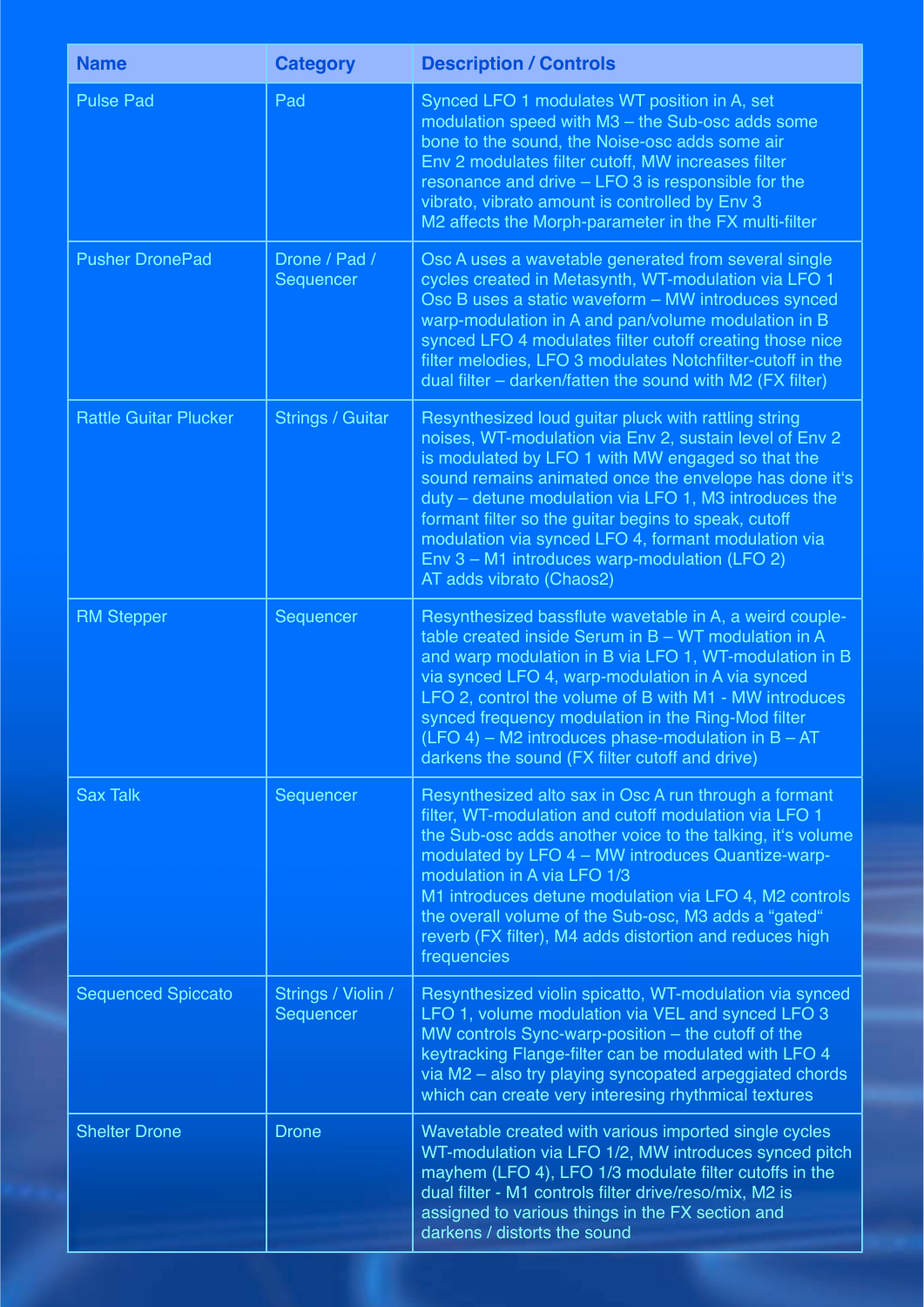| <b>Name</b>             | <b>Category</b> | <b>Description / Controls</b>                                                                                                                                                                                                                                                                                                                                                                                                                                                                                                                                                                                        |
|-------------------------|-----------------|----------------------------------------------------------------------------------------------------------------------------------------------------------------------------------------------------------------------------------------------------------------------------------------------------------------------------------------------------------------------------------------------------------------------------------------------------------------------------------------------------------------------------------------------------------------------------------------------------------------------|
| <b>Singing Alien</b>    | Vox / Lead      | Female voice sample in the Noise-osc with randomized<br>sample start position meets strange wavetable, WT-<br>modulation via LFO 1, warp-position in A is randomized<br>with each new note played, MW adds Hyper/Dimension<br>FX - both oscillators run through the tuned Phase-filter,<br>control filter mix with M1, tune the filter up an octave with<br>M2 - in the upper regions this patch can sound like an<br>alien theremin                                                                                                                                                                                 |
| <b>Soft Ebow Pad</b>    | Strings / Pad   | Ebowed mandolin sample with sizzling strings in the<br>Noise-osc (randomized sample start) combined with a<br>wavetable derived from an ebowed guitar sustain, control<br>the sample volume with $M1 - WT$ -modulation in A and<br>pan-modulation in the Noise-osc via LFO 1, Chaos1<br>modulates phase in A, MW introduces vibrato<br>M3 adds FM in A so that the sample frequency-<br>modulates the wavetable                                                                                                                                                                                                      |
| <b>Space Strings</b>    | Strings / Pad   | Wavetable derived from a resynthesized violin, very slow<br>WT-modulation via LFO 1 resulting in a fragmented<br>sound, Mirror-warp-modulation via LFO 2<br>MW introduces WT offset in the global settings so the<br>sound becomes more continuous - AT reduces filter<br>cutoff and adds filter drive, M1 controls detune, M2 adds<br>UniBlend/volume pulsation via LFO 3, M3 controls<br>amount of phaser/dimension/delay FX                                                                                                                                                                                       |
| <b>Star Bursts</b>      | Soundscape      | Two noisy single cycles were used to create the<br>wavetable used in Osc A, keytracking is disabled for A<br>a resynthesized ebowed electric guitar is playing in<br>Osc B. MW detunes B - WT-modulation in A via LFO 2,<br>in B via Env 2, LFO 1 modulates warp in both oscillators<br>both sounds are passed through the tuned Phase-filter,<br>control filter mix with M1, control FX filter mix with M2                                                                                                                                                                                                          |
| <b>Stinger Bells</b>    | Pluck / Bell    | WT position in A and phase is randomized with each new<br>note played, WT-modulation in B and warp-modulation in<br>A via LFO 1 (the latter controlled by $M1$ ) – M3 controls<br>release time, M4 controls filter mix of the modulated<br>Notch-filter (via LFO 3) in the FX section                                                                                                                                                                                                                                                                                                                                |
| <b>Stochastic Combs</b> | Soundscape      | The wavetable in A was created inside Serum,<br>keytracking is disabled, so Osc A produces very low<br>noisy impulses which are "tonalized" by the tuned<br>combfilter which can be dialed in with M2, M1 tunes<br>those waveforms up resulting in a more dense/bright<br>texture - WT-modulation in A via LFO 1, warp-<br>modulation via LFO 2 - Osc B adds a resynthesized<br>psaltery sound, WT-modulation via Env 2, warp-<br>modulation via LFO 2, control the volume of B with M4,<br>reduce high frequencies with M3 (FX filter)<br>AT introduces vibrato in B (Chaos2), MW modulates filter<br>stereo offset |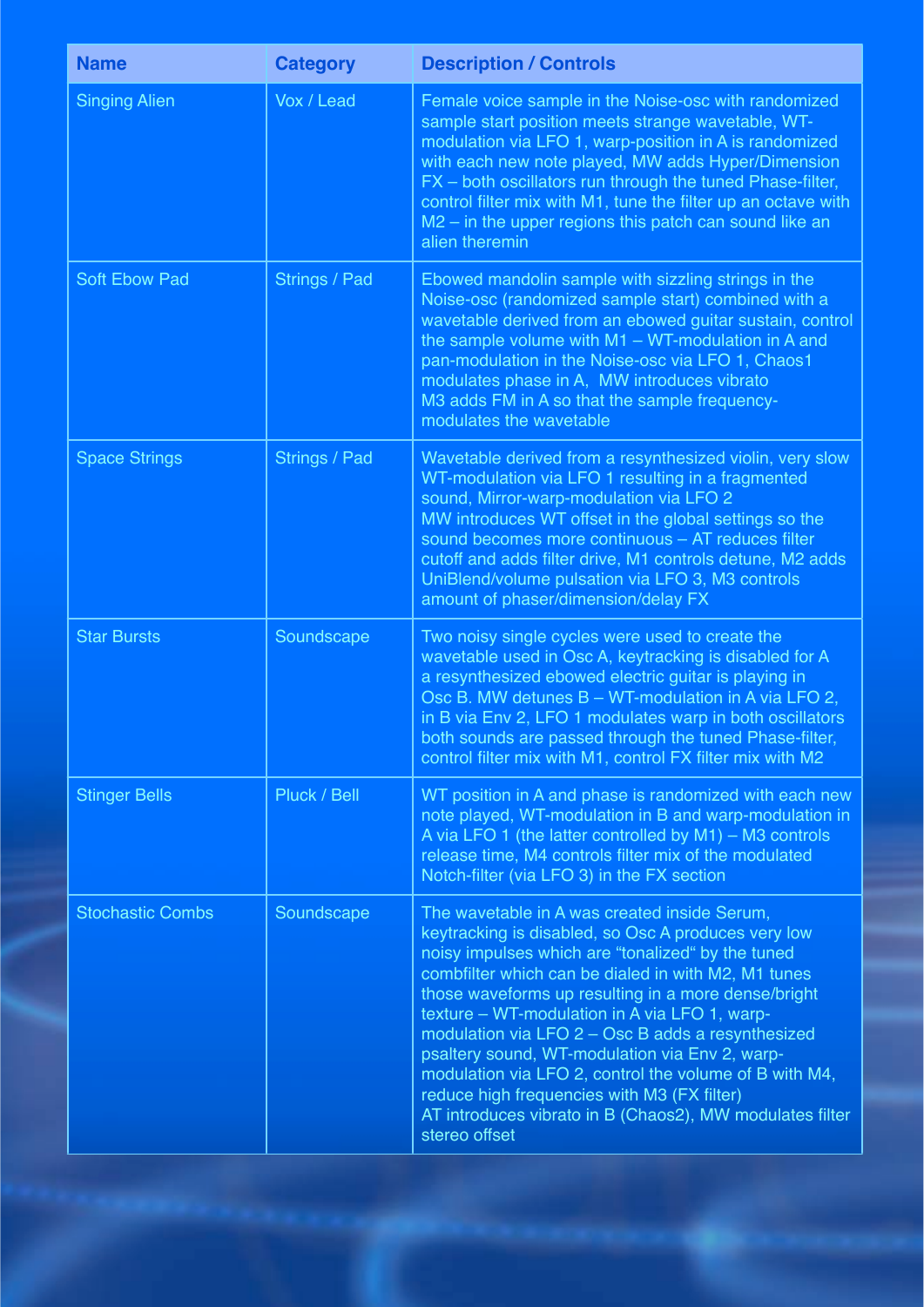| <b>Name</b>           | <b>Category</b>          | <b>Description / Controls</b>                                                                                                                                                                                                                                                                                                                                                                                                                                                                                 |
|-----------------------|--------------------------|---------------------------------------------------------------------------------------------------------------------------------------------------------------------------------------------------------------------------------------------------------------------------------------------------------------------------------------------------------------------------------------------------------------------------------------------------------------------------------------------------------------|
| <b>Stranger</b>       | <b>Drone</b>             | Noisy wavetable in A frequency-modulated by the Sub-<br>osc, PWM-ed waveform in B, deep analog drone in the<br>Noise-osc - MW introduces quite a few things, check the<br>matrix to see what is happening and why $-$ M1 controls<br>the volume of Osc B                                                                                                                                                                                                                                                      |
| Stratosphere          | Pad / Drone              | Resynthesized duduk, WT-modulation via LFO 1 in both<br>oscillators (in opposite directions), LFO 2 modulates<br>warp in A and pan position in B, MW controls warp-<br>position in B - M1 introduces wobbly cutoff modulation in<br>the flange filter (LFO 2)<br>Osc B is tuned down an octave by default and can be<br>tuned up 2 octaves scaled in semitones with M2,<br>inverted M3 reduces LP filter cutoff in the FX filter                                                                              |
| <b>Strong Pad</b>     | Pad                      | WT-modulation in both tables via LFO 1, warp-<br>modulation in A/B via LFO 2, Osc B can be tuned up 2<br>octaves with M1, vibrato amount in A via LFO 3 is<br>controlled by Env 2 - MW increases detune in both<br>oscillators                                                                                                                                                                                                                                                                                |
| <b>Surreal Jumper</b> | Soundscape /<br>Sound FX | Surreal instrumental soundscape in the Noise-osc with<br>randomized saple start position meets a wavetable made<br>from 15 single cycles produced with various hard- and<br>softsynths, WT-modulation in A via LFO 2/3, FM in A via<br>M2, MW introduces glitch modulation in the Noise-osc<br>(Chaos2) - filter cutoff modulation in the Allpasses filter<br>via Chaos1, M1 controls the mix level of the LP filter in<br>the FX section $-$ don't play with this patch too long, it can<br>make you jump :) |
| <b>Surreal Money</b>  | Soundscape /<br>Sound FX | The Noise-osc uses a sample made by spinning a coin<br>(Euro) in a metal bowl, Osc A uses a wavetable created<br>inside Serum, WT-modulation via LFO $1 -$ the coin<br>sound is running through the tuned combfilter, control<br>money volume with M1, the reverb filter in the FX section<br>can be mixed in with M3, it's cutoff is modulated by<br>LFO 2, M2 adds FM in A, M4 introduces phase<br>modulation in the Noise-osc via Chaos2                                                                   |
| <b>Synced Sweller</b> | Pad / Sequencer          | LFO 1 modulates WT-position/detune/warp and volume<br>in Osc A and cutoff in the multi-filter which produces the<br>synced swell, it also reduces volume in Osc 2 - MW<br>introduces modulation of volume/Wt-position/warp via<br>LFO 2 in A and volume in $B - M1$ introduces filter-morph-<br>modulation via LFO 4, LFO 3 modulates warp in Osc B<br>As I ran out of slots in the matrix, only 1 Macro is<br>assigned                                                                                       |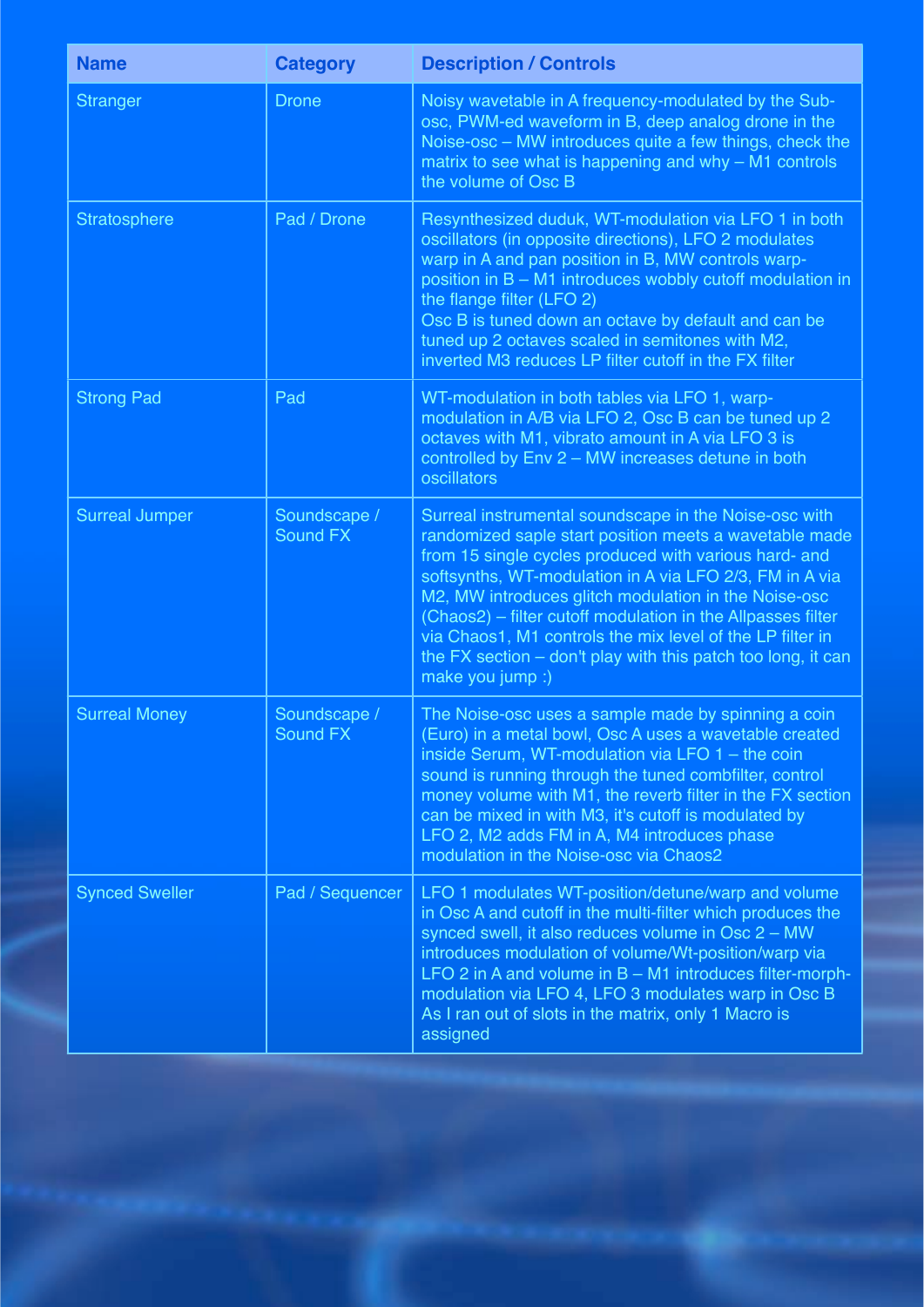| <b>Name</b>                | <b>Category</b>       | <b>Description / Controls</b>                                                                                                                                                                                                                                                                                                                                                                                                                                                                                                                                                                            |
|----------------------------|-----------------------|----------------------------------------------------------------------------------------------------------------------------------------------------------------------------------------------------------------------------------------------------------------------------------------------------------------------------------------------------------------------------------------------------------------------------------------------------------------------------------------------------------------------------------------------------------------------------------------------------------|
| <b>Traffic Scape</b>       | Sound FX              | A field recoding of heavy lorry traffic on an old rattling<br>bridge recorded in the russian city of Kaliningrad is playin<br>gin the Noise-osc, the WT in A is derived from a passing<br>train, chromatic key tracking is disabled, so the tuning of<br>A is somewhat microtunal (via Note), WT-modulation via<br>LFO 1, add FM in A using M1, bring in a tuned bandpass<br>filter with M2, reduce overall sample volume with M3,<br>add a surreal tunnel space with M4 (FX reverb filter and<br>delay) - MW introduces pitch modulation in B via LFO 2<br>(whiich also modulates volume of the sample) |
| <b>Tribal Comb Drums</b>   | Drums /<br>Percussion | A deep percussive sub-gliss sample is playing in the<br>Noise-osc (one shot), VEL modulates pitch and<br>frequency in the combfilter - MW introduces<br>randomization of pitch/filter frequency<br>M1 controls FX distortion, M2 sets drive amount                                                                                                                                                                                                                                                                                                                                                       |
| <b>Triplet Sines</b>       | Sequencer             | WT wih six sines in A, two sines in B, LFO 1 scans<br>through WT in A, LFO 3 flips betwwen the sines in B<br>LFO 2 modulates amplitude in both oscillators, MW<br>introduces warp-modulation in A via LFO 2 and in B<br>via LFO 4 - M2 reduces high frequencies and adds drive<br>(FX filter), M3 increases detune in both oscillators<br>M4 tunes B up an octave when fully engaged (scaled in<br>semitones)                                                                                                                                                                                            |
| <b>Triplet Tale</b>        | Sequencer             | Resynthesized china crash in Osc A, simple table<br>created inside Serum in B, LFO 1 provides the pitch<br>sequence for Osc A, i-positiont also modulates WT-<br>position in A, LFO 4 modulates WT in B - MW increases<br>detune in A, M1 controls volume of B, M2 introduces a<br>pitch sequence in B via LFO $4$ – the dual filter is set to<br>keytracking and has LFO 4 assigned to the frequency of<br>the peak filter, set filter mix with M3                                                                                                                                                      |
| <b>Tubular Chime Drone</b> | Drone /<br>Soundscape | A textural sample of long tubular windchimes is playing in<br>the Noise-osc, tune them up with M1, MW introduces<br>phase-modulation via LFO 4, set modulation speed with<br>M2, LFO 4 also modulates WT-position in Osc B, amount<br>of FM in B is modulated by LFO 1<br>WT- and warp-modulation in Osc A via LFO 1, AT<br>increases detune in $A$ – only A is running the dual filter,<br>HP cutoff modulation via LFO 2, Notch-filter modulation<br>via LFO 3 - M3 controls amount of RM-filter in the FX<br>section, M4 controls the high shelf EQ                                                   |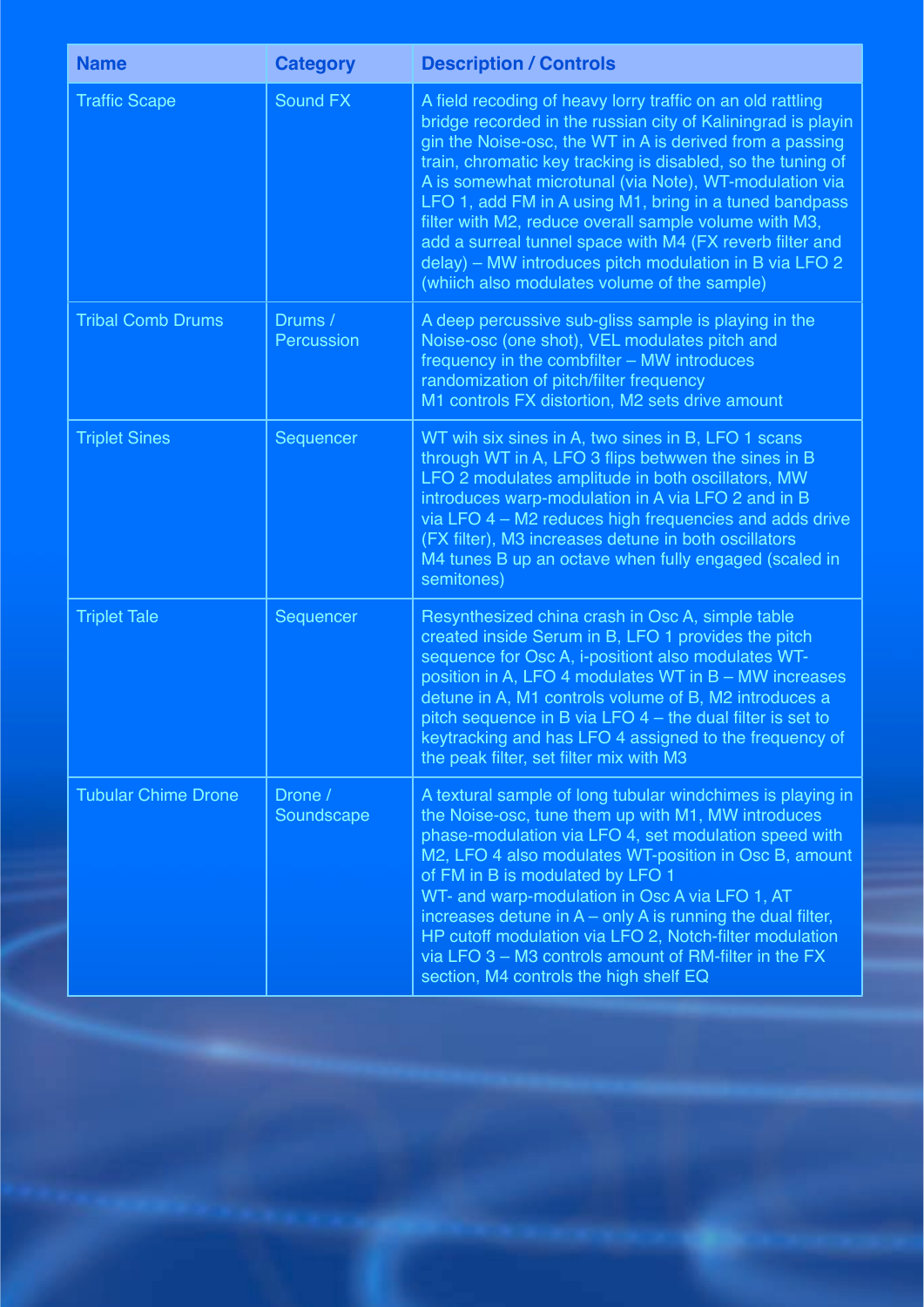| <b>Name</b>                 | <b>Category</b>       | <b>Description / Controls</b>                                                                                                                                                                                                                                                                                                                                                                                                                                                                                                                                                                                                                                                                                                                                               |
|-----------------------------|-----------------------|-----------------------------------------------------------------------------------------------------------------------------------------------------------------------------------------------------------------------------------------------------------------------------------------------------------------------------------------------------------------------------------------------------------------------------------------------------------------------------------------------------------------------------------------------------------------------------------------------------------------------------------------------------------------------------------------------------------------------------------------------------------------------------|
| <b>Underworld</b>           | Soundscape            | Keytracking for Osc A is disabled, Note modulates pitch<br>instead resulting in a microtonal tuning, also Chaos1<br>modulates pitch in A when MW is engaged, set Chaos-<br>speed with M1, the table in A is tuned very low so you<br>can hear the looping single cycles, control warp-position<br>with M2 - WT-modulation in A and warp-modulation in B<br>via LFO $1 - \text{Osc } B$ runs in unison stack mode (12+7)<br>with a fifth added over the root note, both oscillators<br>have a broad WT offset in the global setting, so many<br>waveforms play simultaneously<br>the dual fiter is modulated by synced LFO 2 and LFO 4,<br>Chaos1 modulates filter mix when MW is engaged, LFO<br>4 also modulates amplitude in both oscillators (in<br>opposite directions) |
| <b>Velo Drums</b>           | Drums /<br>Percussion | WT position is randomized with each new note played<br>when M1 is engaged, M2 controls warp-position, Env 2<br>modulates pitch and filter cutoff, VEL modulates decay/<br>release time in Env 2 - set filter mix with M4, filter stereo<br>offset is also randomized, so the attacks jump around in<br>the stereo field somewhat, reduce subsonic frequencies<br>with M4 - MW is not assigned as I ran out of slots in the<br>matrix                                                                                                                                                                                                                                                                                                                                        |
| <b>Vocal Violin Quencer</b> | Sequencer             | Resynthesized violin processed by a formant filter<br>WT-modulation via LFO 1, LFO 2 creates the vowel<br>sequence in the filter, LFO 1 modulates the formants, set<br>filter resonance with M1, control filter stereo offset with<br>M4 - M2 introduces a pitch sequence, +1 octave when<br>fully engaged, M3 adds bit-distortion, MW increases<br>detune and modulates warp-position                                                                                                                                                                                                                                                                                                                                                                                      |
| Vox Stepper                 | Sequencer             | A resynthesized female vocal sample is used in both<br>oscillators, WT-modulation via synced LFO 1 which also<br>modulates PWM-warp in A, phase modulation in A via<br>synced LFO 3 - LFO 2 modulates amplitude in A and the<br>Sub-osc and FM amount in B, LFO 4 modulates filter<br>cutoff - M1 shifts the balance from Osc A to B, MW<br>increases detune in A                                                                                                                                                                                                                                                                                                                                                                                                           |
| <b>Wahwah Horn Drone</b>    | <b>Brass</b>          | Resynthesized french horn played with wahwah mute<br>WT-modulation via synced LFO 1, synced warp- and<br>detune-modulation via LFO 2, LFO 3/4 modulate the<br>multi-filter, set filter mix with M1 - MW introduces fast<br>flanger FX                                                                                                                                                                                                                                                                                                                                                                                                                                                                                                                                       |
| <b>Wholetone Maze</b>       | Sequencer             | Metasynthed Thaigong texture in the Noise-osc with<br>randomized sample start position, WT created inside<br>Serum in A, resynthesized violin spiccatos in B<br>the wholetone pitch sequences in A/B are generated by<br>LFOs 1/3 (double time for Osc B), LFO 2 creates synced<br>amplitude modulation and also modulates warp-position<br>in $A$ – MW adds Hyper-chorus – filter cutoff in the multi<br>filter is modulated by LFO 1, set filter mix with M1, set<br>filter stereo offset with M2                                                                                                                                                                                                                                                                         |